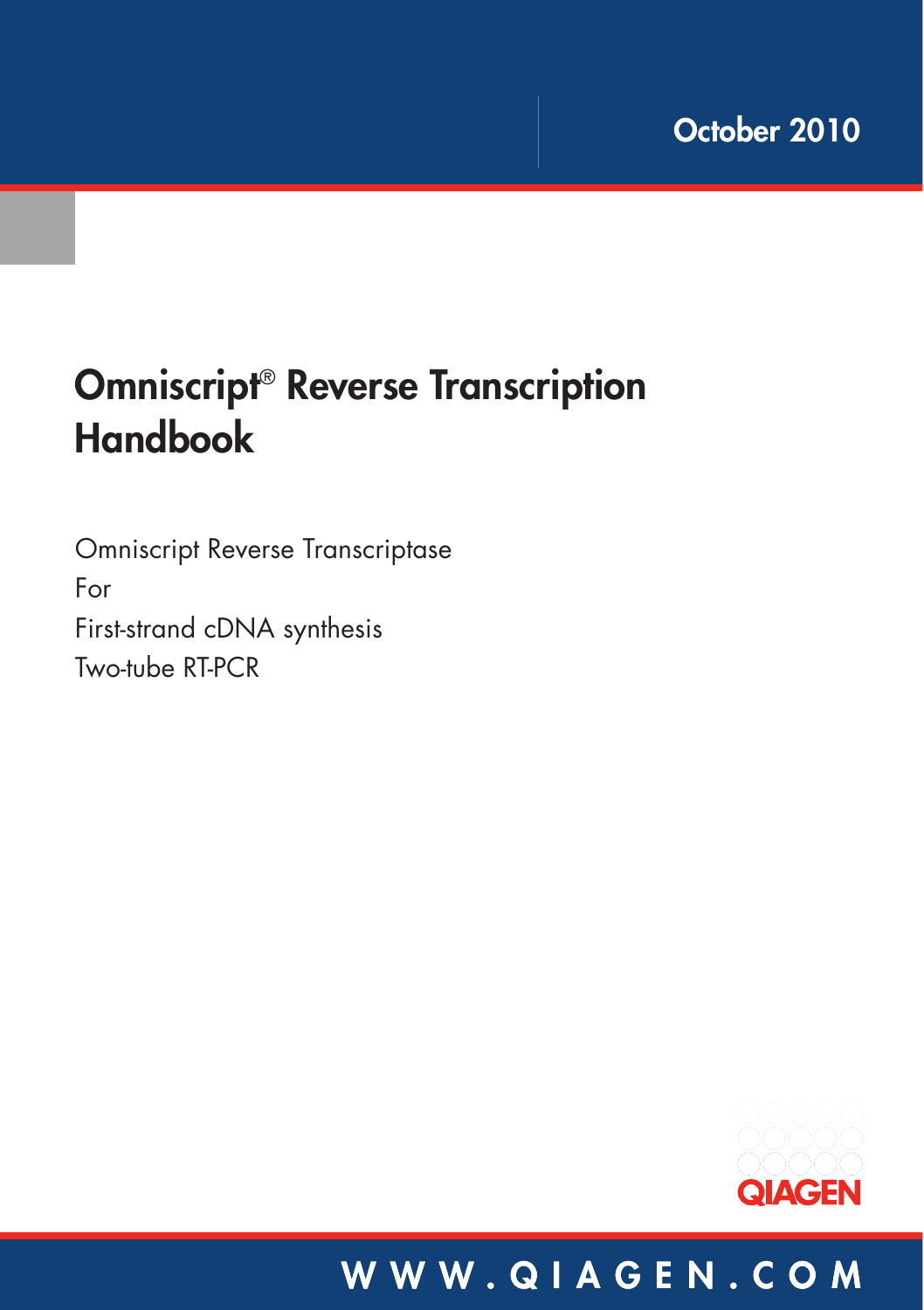Irademarks: GJAGEN", GJAamp", GJAquick", HotStarIaq", MinElute", Oligotex", Omniscript", GuantiTect", KNeasy", Sensiscript" (GJAGEN Group);<br>FAM™, TET™ (Applera Corporation or its subsidiaries); NASBA® (Organon Teknika); PA

Purchase of QIAGEN products for PCR containing Taq DNA Polymerase, HotStarTaq DNA Polymerase, or ProofStart DNA Polymerase is accompanied by a limited license to use them in the Polymerase Chain Reaction (PCR) process for research and development activities in conjunction with a thermal cycler whose use in the automated performance of the PCR process is covered by the up-front license fee, either by payment to Applied Biosystems or as purchased, i.e. an authorized thermal cycler. The PCR process is covered by U.S. Patents 4,683,195 and 4,683,202 and foreign equivalents owned by Hoffmann-La Roche AG.

The 5' nuclease process is covered by patents owned by Roche Molecular Systems, Inc. and F. Hoffmann-La Roche Ltd.

Molecular Beacons are licensed under patents owned by The Public Health Research Institute of the City of New York, Inc. and come with licensed rights for use only in the purchaser's research and development activities.

The SAGE process is covered by U.S. Patent 5,695,937 owned by Genzyme Molecular Oncology.

© 2004–2010 QIAGEN, all rights reserved.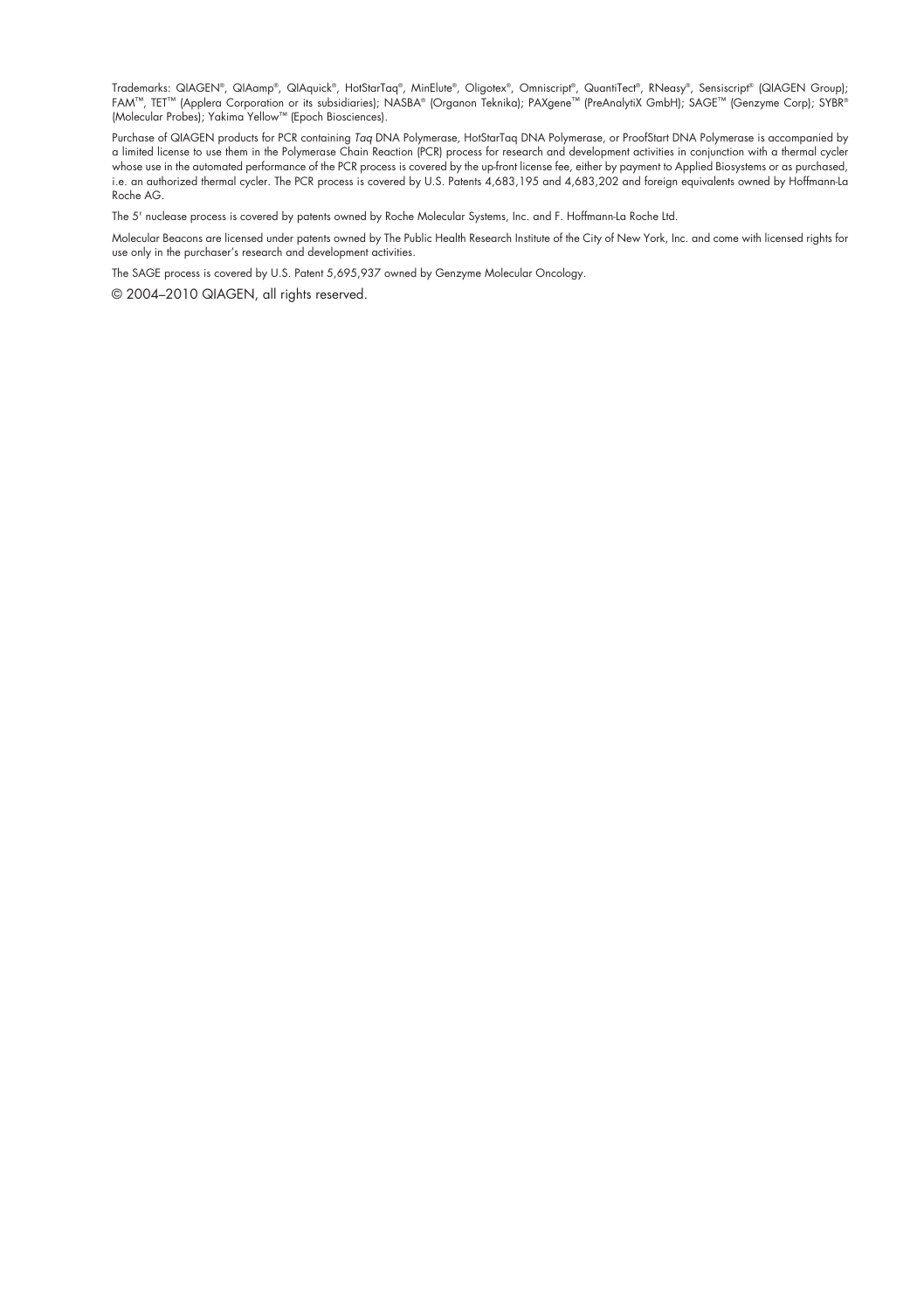### **Contents**

| <b>Kit Contents</b>                                                      | 4  |
|--------------------------------------------------------------------------|----|
| <b>Shipping and Storage</b>                                              | 4  |
| <b>Technical Assistance</b>                                              | 4  |
| <b>Product Use Limitations</b>                                           | 4  |
| <b>Product Warranty and Satisfaction Guarantee</b>                       | 5  |
| Safety Information                                                       | 5  |
| <b>Product Specifications</b>                                            | 6  |
| <b>Quality Control</b>                                                   | 6  |
| <b>Introduction</b>                                                      | 7  |
| Starting template                                                        | 8  |
| Enzymatic activities of reverse transcriptase                            | 9  |
| <b>Reagents to Be Supplied by User</b>                                   | 10 |
| Protocol                                                                 |    |
| <b>Reverse Transcription Using Omniscript Reverse Transcriptase</b>      | 11 |
| <b>Guidelines: Two-Tube RT-PCR</b>                                       | 14 |
| <b>Guidelines: One-Tube RT-PCR</b>                                       | 14 |
| <b>Troubleshooting Guide</b>                                             | 15 |
| <b>Appendix A: General Remarks for Handling RNA</b>                      | 18 |
| Appendix B: Storage, Quantification, and Determination of Quality of RNA | 20 |
| Appendix C: Protocol for RNA Formaldehyde Agarose Gel Electrophoresis    | 22 |
| <b>Ordering Information</b>                                              | 24 |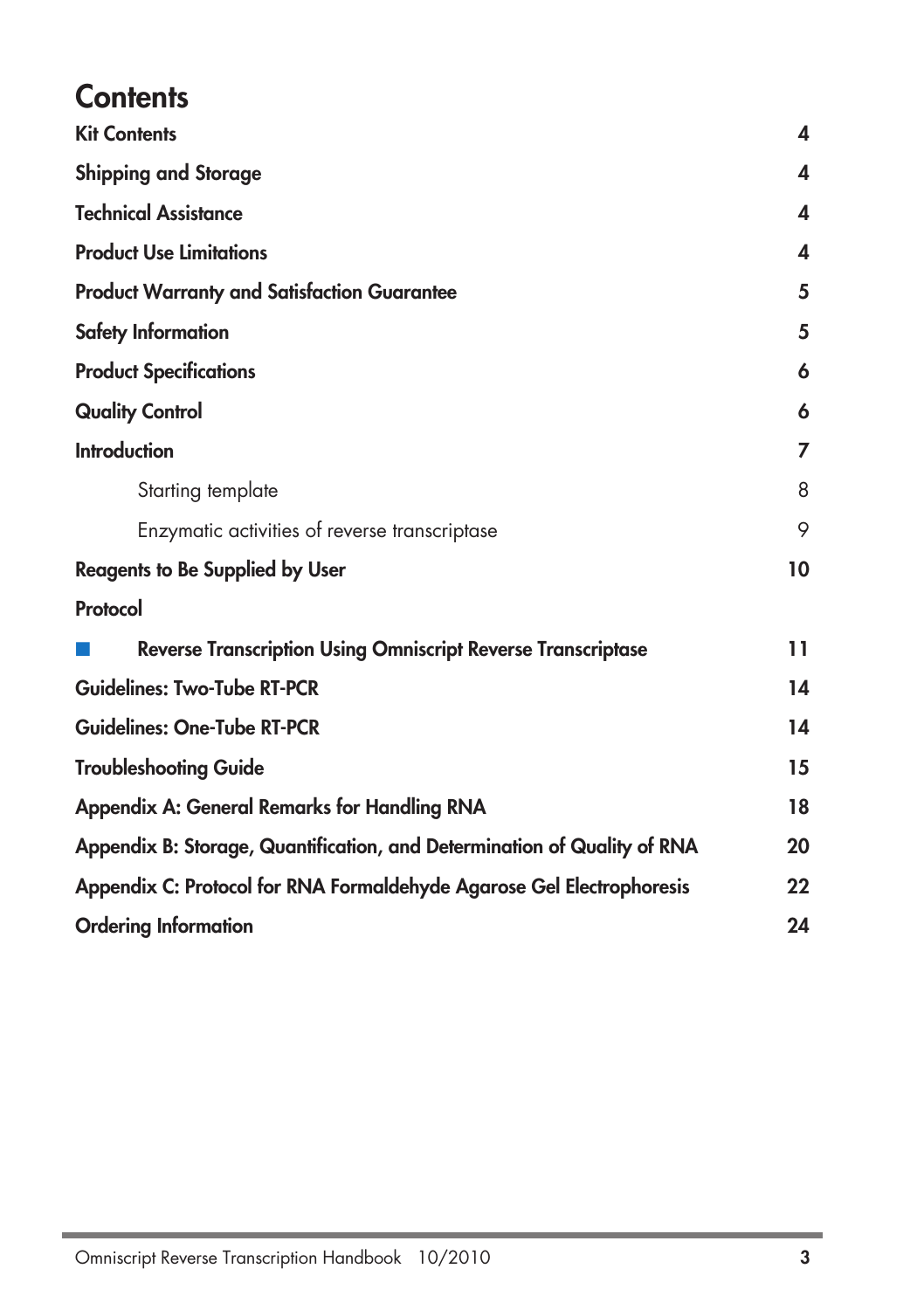### **Kit Contents**

| <b>Omniscript RT Kit</b><br>Catalog no.<br>Number of reactions* | (10)<br>205110<br>10 | (50)<br>205111<br>50 | (200)<br>205113<br>200 |
|-----------------------------------------------------------------|----------------------|----------------------|------------------------|
| <b>Omniscript Reverse Transcriptase</b>                         | 40 units             | 200 units            | 800 units              |
| Buffer RT, 10x                                                  | $30 \mu$             | $150$ pl             | $4 \times 150$ µ       |
| dNTP Mix, 5 mM each                                             | $20 \mu$             | $100$ $\mu$          | $4 \times 100 \mu$     |
| <b>RNase-Free Water</b>                                         | $1.1$ m              | $1.1$ ml             | $4 \times 1.1$ ml      |
| <b>Handbook</b>                                                 |                      |                      |                        |

\* Number of standard reactions (50 ng – 2 µg RNA each)

### **Shipping and Storage**

Omniscript RT Kits are shipped on dry ice. The kits, including all reagents and buffers, should be stored immediately upon receipt at –20°C in a constant-temperature freezer. When stored under these conditions and handled correctly, the products can be kept at least until the expiration date (see kit, inside lid) without showing any reduction in performance.

### **Technical Assistance**

At QIAGEN we pride ourselves on the quality and availability of our technical support. Our Technical Service Departments are staffed by experienced scientists with extensive practical and theoretical expertise in molecular biology and the use of QIAGEN® products. If you have any questions or experience any difficulties regarding Omniscript RT Kits or QIAGEN products in general, please do not hesitate to contact us.

QIAGEN customers are a major source of information regarding advanced or specialized uses of our products. This information is helpful to other scientists as well as to the researchers at QIAGEN. We therefore encourage you to contact us if you have any suggestions about product performance or new applications and techniques.

For technical assistance and more information please call one of the QIAGEN Technical Service Departments or local distributors (see back cover).

### **Product Use Limitations**

The Omniscript RT Kit is intended for molecular biology applications. This product is not intended for the diagnosis, prevention, or treatment of a disease.

All due care and attention should be exercised in the handling of the products. We recommend all users of QIAGEN products to adhere to the NIH guidelines that have been developed for recombinant DNA experiments, or to other applicable guidelines.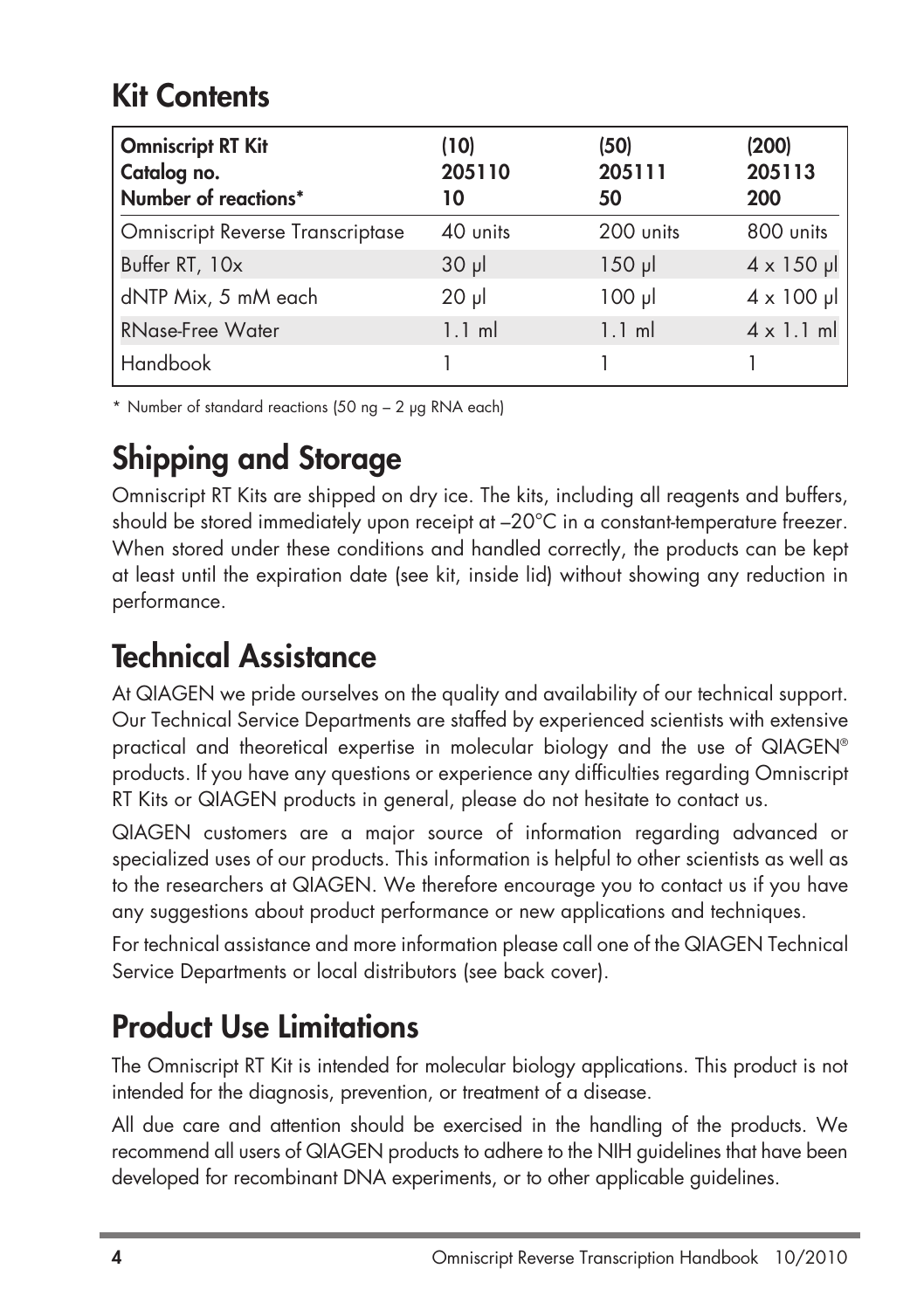### **Product Warranty and Satisfaction Guarantee**

QIAGEN guarantees the performance of all products in the manner described in our product literature. The purchaser must determine the suitability of the product for its particular use. Should any product fail to perform satisfactorily due to any reason other than misuse, QIAGEN will replace it free of charge or refund the purchase price. We reserve the right to change, alter, or modify any product to enhance its performance and design. If a QIAGEN product does not meet your expectations, simply call your local Technical Service Department or distributor. We will credit your account or exchange the product — as you wish.

A copy of QIAGEN terms and conditions can be obtained on request, and is also provided on the back of our invoices. If you have questions about product specifications or performance, please call QIAGEN Technical Services or your local distributor (see back cover).

### **Safety Information**

When working with chemicals, always wear a suitable lab coat, disposable gloves, and protective goggles. For more information, please consult the appropriate material safety data sheets (MSDSs). These are available online in convenient and compact PDF format at www.qiagen.com/ts/msds.asp where you can find, view, and print the MSDS for each QIAGEN kit and kit component.

#### **24-hour emergency information**

Emergency medical information in English, French, and German can be obtained 24 hours a day from:

Poison Information Center Mainz, Germany

Tel: +49-6131-19240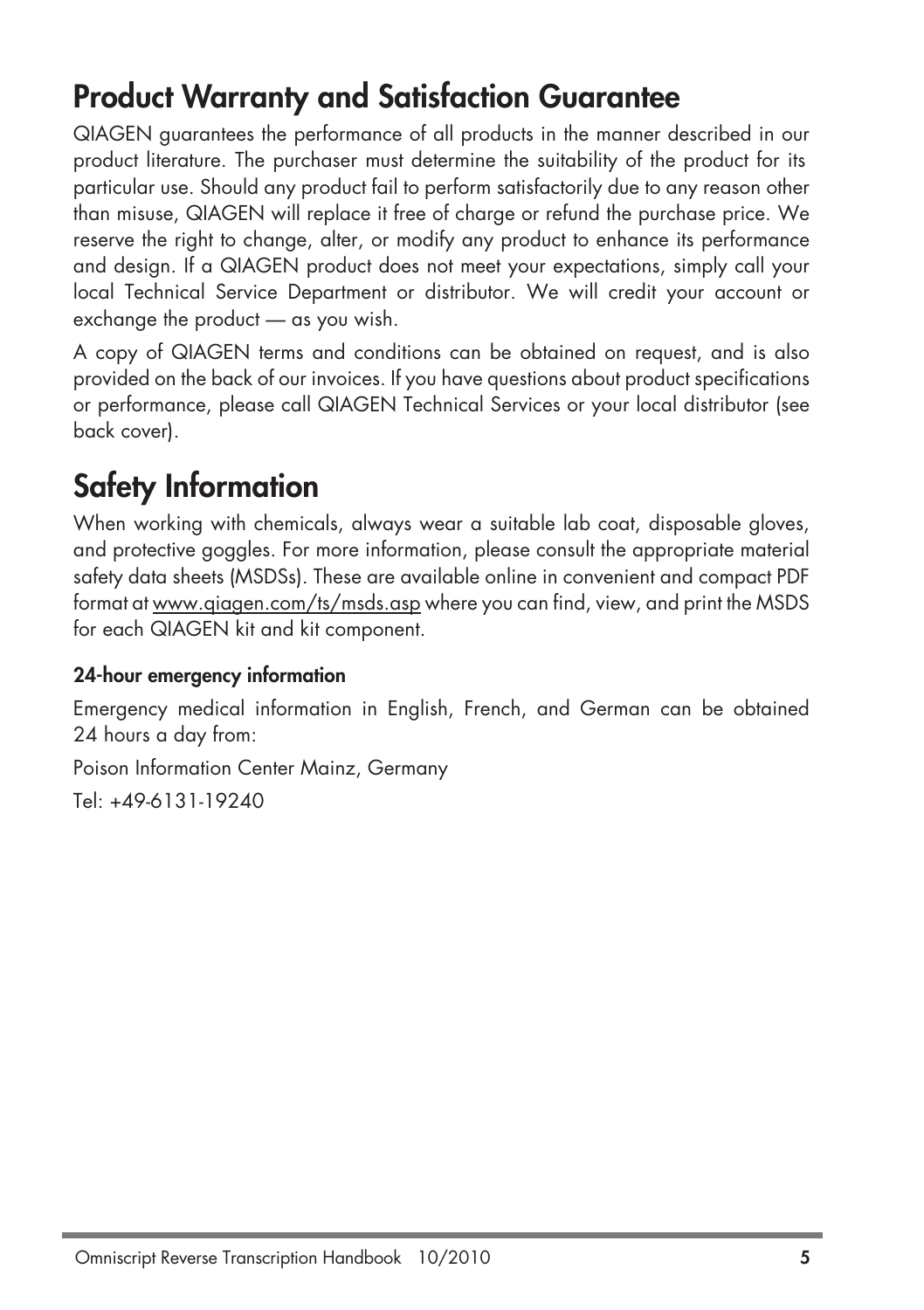### **Product Specifications**

Omniscript Reverse Transcriptase is a new, unique enzyme, different from the reverse transcriptases of Moloney murine leukemia virus (MMLV) or avian myeloblastosis virus (AMV). Omniscript Reverse Transcriptase is a recombinant heterodimeric enzyme expressed in E. coli.

Unit definition: Omniscript Reverse Transcriptase

|                                                                  | activity (deoxynucleoside-triphosphate:<br>deoxynucleotidyl-transferase,<br>DNA<br>RNA-directed, E.C.2.7.7.49)<br>is<br>determined by an assay based on<br>Houts, G.E. et al. (1979) J. Virol. 29,<br>517, where one unit is defined as the<br>enzyme activity which incorporates<br>1.0 nmol TTP into acid-insoluble |
|------------------------------------------------------------------|-----------------------------------------------------------------------------------------------------------------------------------------------------------------------------------------------------------------------------------------------------------------------------------------------------------------------|
|                                                                  | products in 10 minutes at 37°C with<br>poly-A template RNA and oligo-<br>$dT12-18$ primer.                                                                                                                                                                                                                            |
| RNA-directed DNA-polymerase activity<br>(reverse transcriptase): | Yes; $4$ units/ $\mu$ l                                                                                                                                                                                                                                                                                               |
| DNA-directed DNA-polymerase activity:                            | Yes                                                                                                                                                                                                                                                                                                                   |
| RNase H activity:                                                | Yes                                                                                                                                                                                                                                                                                                                   |
| Functional absence of other RNase activity:                      | Yes                                                                                                                                                                                                                                                                                                                   |
| Functional absence of endonuclease activity:                     | Yes                                                                                                                                                                                                                                                                                                                   |
| Functional absence of exonuclease activity:                      | Yes                                                                                                                                                                                                                                                                                                                   |
| Functional absence of protease activity:                         | Yes                                                                                                                                                                                                                                                                                                                   |

### **Quality Control**

QIAGEN Quality Control assays the units and carefully checks each lot of Omniscript Reverse Transcriptase for cDNA-synthesis efficiency and functional absence of RNases, exonucleases, endonucleases, and proteases. All buffers and reagents are guaranteed RNase-free without using DEPC treatment and are therefore free of any DEPC contamination. For more information, please call for a certificate of analysis, or contact one of the QIAGEN Technical Service Departments or local distributors listed on the back cover.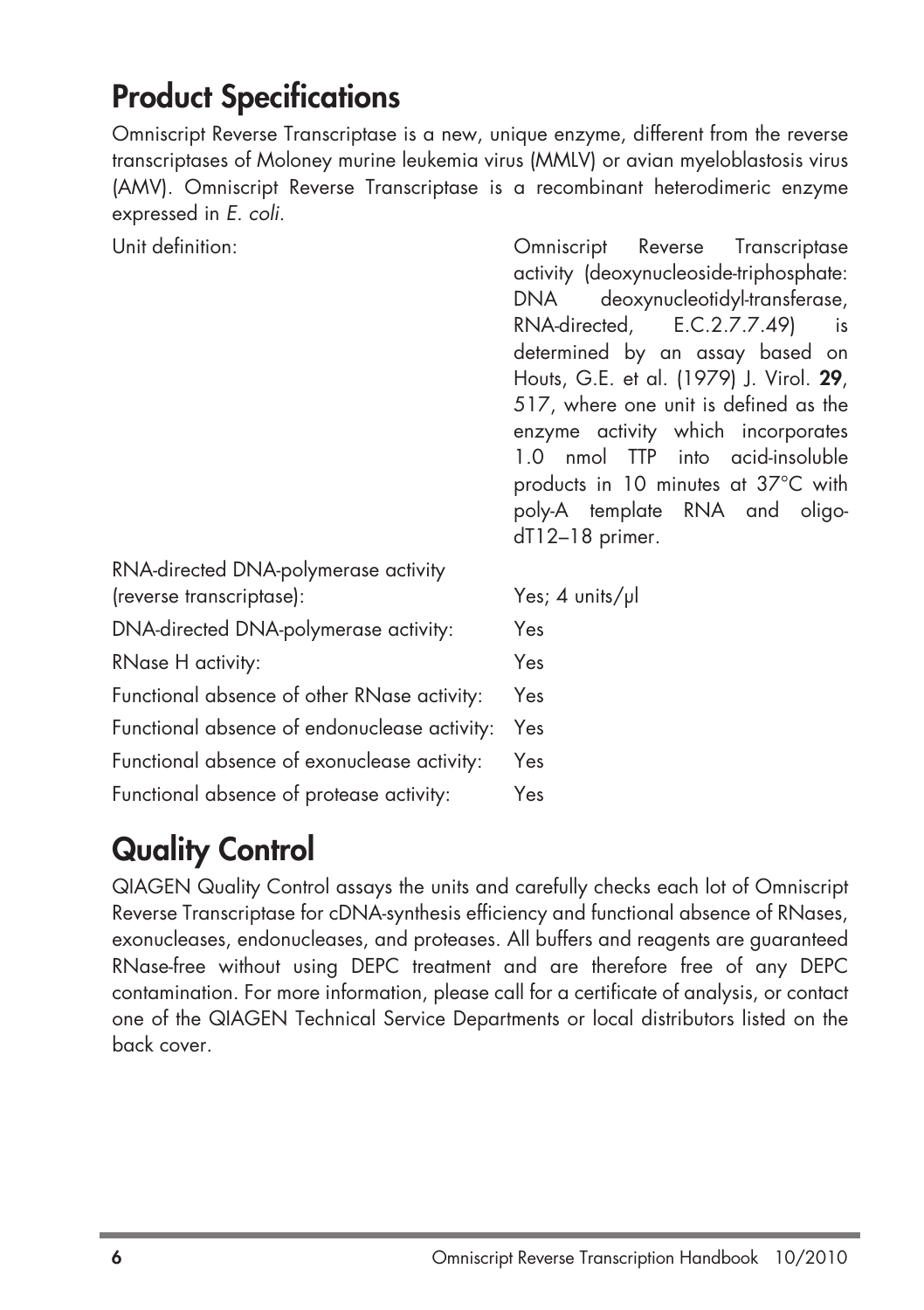### **Introduction**

QIAGEN offers 2 unique reverse transcriptases for a wide range of applications.

- **Omniscript Reverse Transcriptase** is designed for efficient and sensitive reverse transcription with 50 ng  $-$  2 µg RNA.
- m. **Sensiscript**® **Reverse Transcriptase** is specially designed for highly sensitive reverse transcription with small amounts of RNA (<50 ng). Please see the *Sensiscript Reverse Transcription Handbook* for protocols.

Omniscript Reverse Transcriptase has a high affinity for RNA, which enables efficient and sensitive reverse transcription of any template, leading to high yields of cDNA. Omniscript Reverse Transcriptase is provided ready to use with dNTPs and with an optimized reaction buffer which, together with the high affinity of Omniscript Reverse Transcriptase for RNA, enables read-through of templates with high GC content or complex secondary structures. Due to this pre-optimization, tedious pipetting and pre-incubation steps are eliminated, and no additional RNase H digestion step is needed (see flowchart).

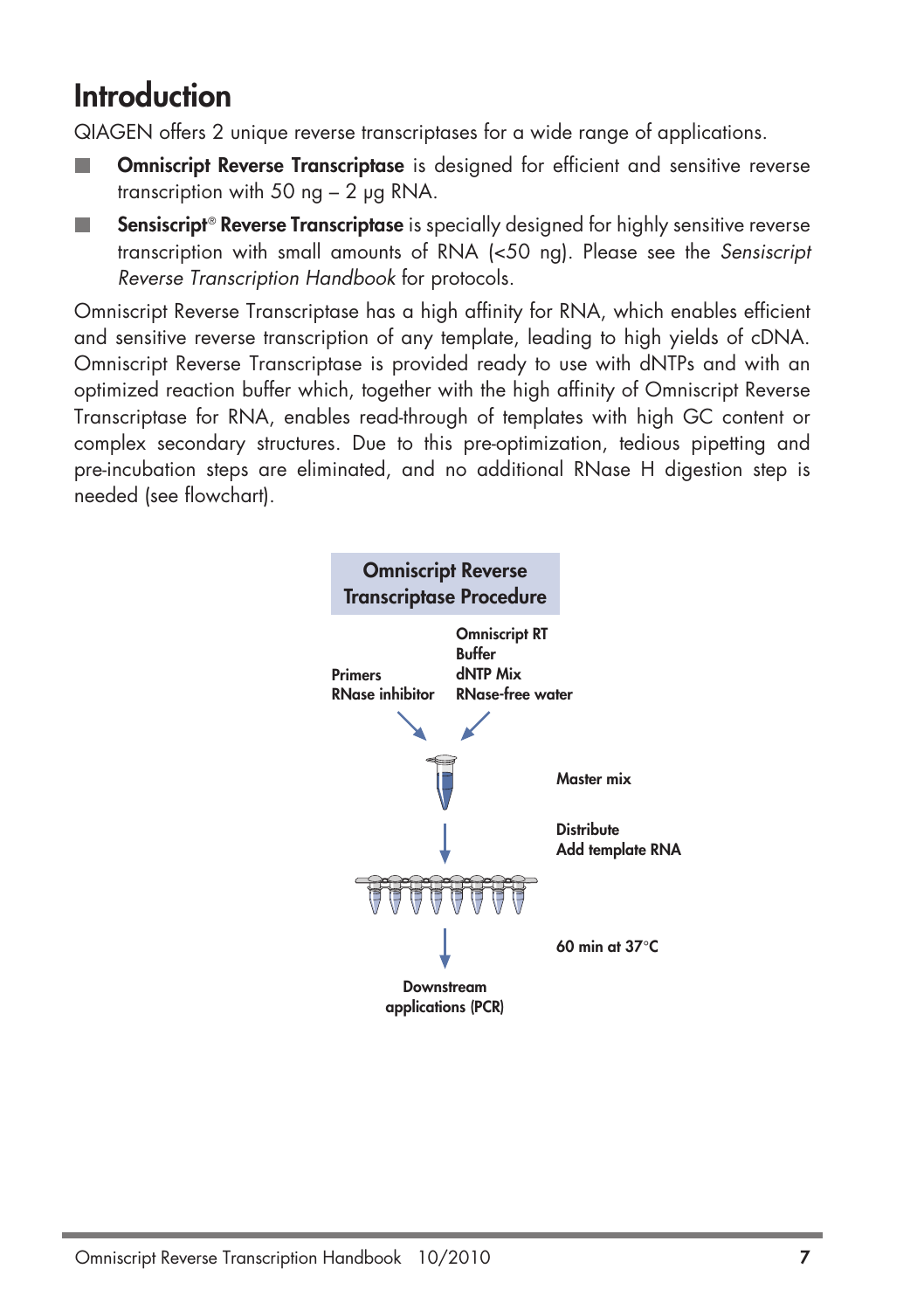### **Starting template**

Reverse transcriptases are used in vitro for first-strand cDNA synthesis with RNA as the starting template. The efficiency of the reaction is highly dependent on the quality and quantity of the starting RNA template.

It is important to have intact RNA as starting template. Even trace amounts of contaminating RNases in the RNA sample can cause RNA cleavage, resulting in shortened cDNA products. Chemical impurities, such as protein, poly-anions (e.g., heparin), salts, EDTA, ethanol, phenol, and other solvents, can affect the activity and processivity of the reverse transcriptase. To ensure reproducible and efficient reverse transcription, it is important to determine the quality and quantity of the starting RNA. See "Appendix B: Storage, Quantification, and Determination of Quality of RNA", page 20.

For best results, we recommend starting with RNA purified using silica-gel–membrane technology. For example, RNeasy® Kits, the PAXgene™ Blood RNA Kit, QIAamp® Viral RNA Mini Kits, and the QIAamp RNA Blood Mini Kit can be used to isolate RNA from a variety of starting materials and provide high-quality RNA highly suited for use in reverse-transcription and RT-PCR applications. Alternatively, high-quality mRNA can be used, purified, for example, with Oligotex® mRNA and Oligotex Direct mRNA Kits. See page 29 for ordering information.

Reverse transcription of RNA is required when quantifying RNA (e.g., by RT-PCR or real-time RT-PCR) or cloning a sequence of RNA. For RNA quantification, RNA is transcribed into single-stranded cDNA using random primers, gene-specific primers, or oligo-dT primers that specifically hybridize to the poly-A–tail of mRNAs. For RNA cloning, reverse transcription is performed using gene-specific primers, and is followed by second-strand cDNA synthesis, catalyzed by DNA polymerases such as Taq DNA polymerase or DNA polymerases from E. coli or phages.

For the quantification of RNA transcripts, real-time RT-PCR is the most sensitive and reliable method. Real-time RT-PCR begins with the reverse transcription of RNA into cDNA, and is followed by PCR amplification of the cDNA. The quantity of cDNA is determined during the exponential phase of PCR by the detection of fluorescence signals that exceed a certain threshold. Fluorescence signals are generated by fluorophores incorporated into the PCR product (e.g., in assays using SYBR® Green) or by fluorophores which are coupled to short oligonucleotide probes (i.e., in probe-based assays). In real-time RT-PCR, the level of RNA transcripts is calculated from the number of the PCR cycle at which the threshold is exceeded. This cycle is called the threshold cycle or the crossing point.

Omniscript Reverse Transcriptase is suitable for use in the following applications:

- Standard RT
- RT-PCR
- Real-time RT-PCR
- Synthesis of double-stranded cDNA for cloning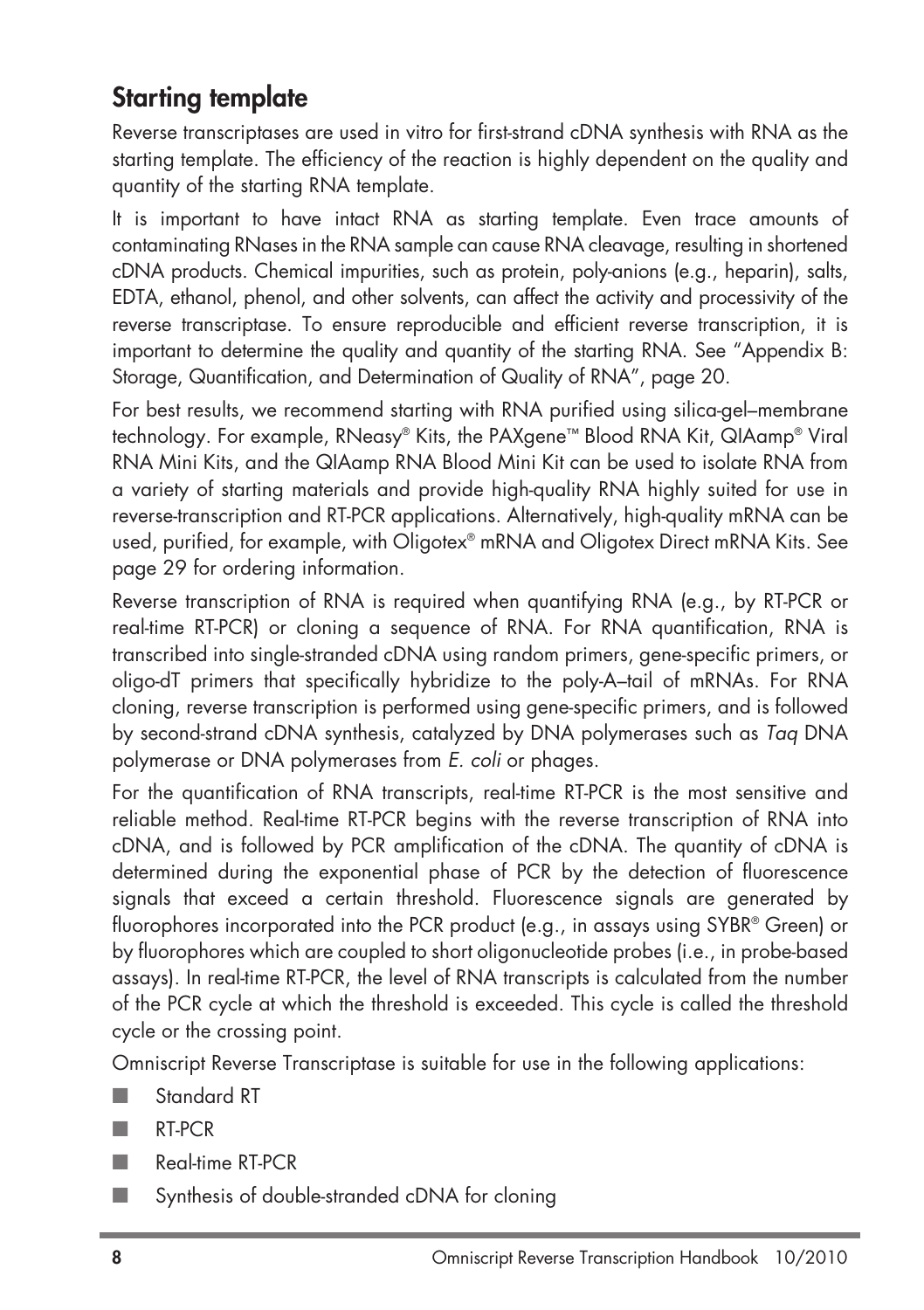- RACE (Rapid Amplification of cDNA Ends)
- Linear RNA amplification (e.g., according to Eberwine\*)
- Exponential RNA amplification (NASBA<sup>®</sup>, TMA)
- SAGE<sup>™</sup> (Serial Analysis of Gene Expression)
- Labeling for microarrays
- Analysis of transcription start site by primer extension

### **Enzymatic activities of reverse transcriptase**

Reverse transcriptase enzymes are generally derived from RNA-containing retroviruses such as avian myeloblastosis virus (AMV), Moloney murine leukemia virus (MMLV), or human immunodeficiency virus (HIV). QIAGEN now offers the first commercially available reverse transcriptases from a new source.

Reverse transcriptase is a multifunctional enzyme with 3 distinct enzymatic activities: an RNA-dependent DNA polymerase, a hybrid-dependent exoribonuclease (RNase H), and a DNA-dependent DNA polymerase. In vivo, the combination of these 3 activities allows transcription of the single-stranded RNA genome into double-stranded DNA for retroviral infection. For reverse transcription in vitro, the first two activities are utilized to produce single-stranded cDNA (Figure 1). A description of these activities is given on the next page.



**Figure 1** Omniscript Reverse Transcriptase in first-strand cDNA synthesis

\* Phillips, J. and Eberwine, J.H. (1996) Antisense RNA amplification: a linear amplifcation method for analyzing the mRNA population from single living cells. Methods **10**, 283.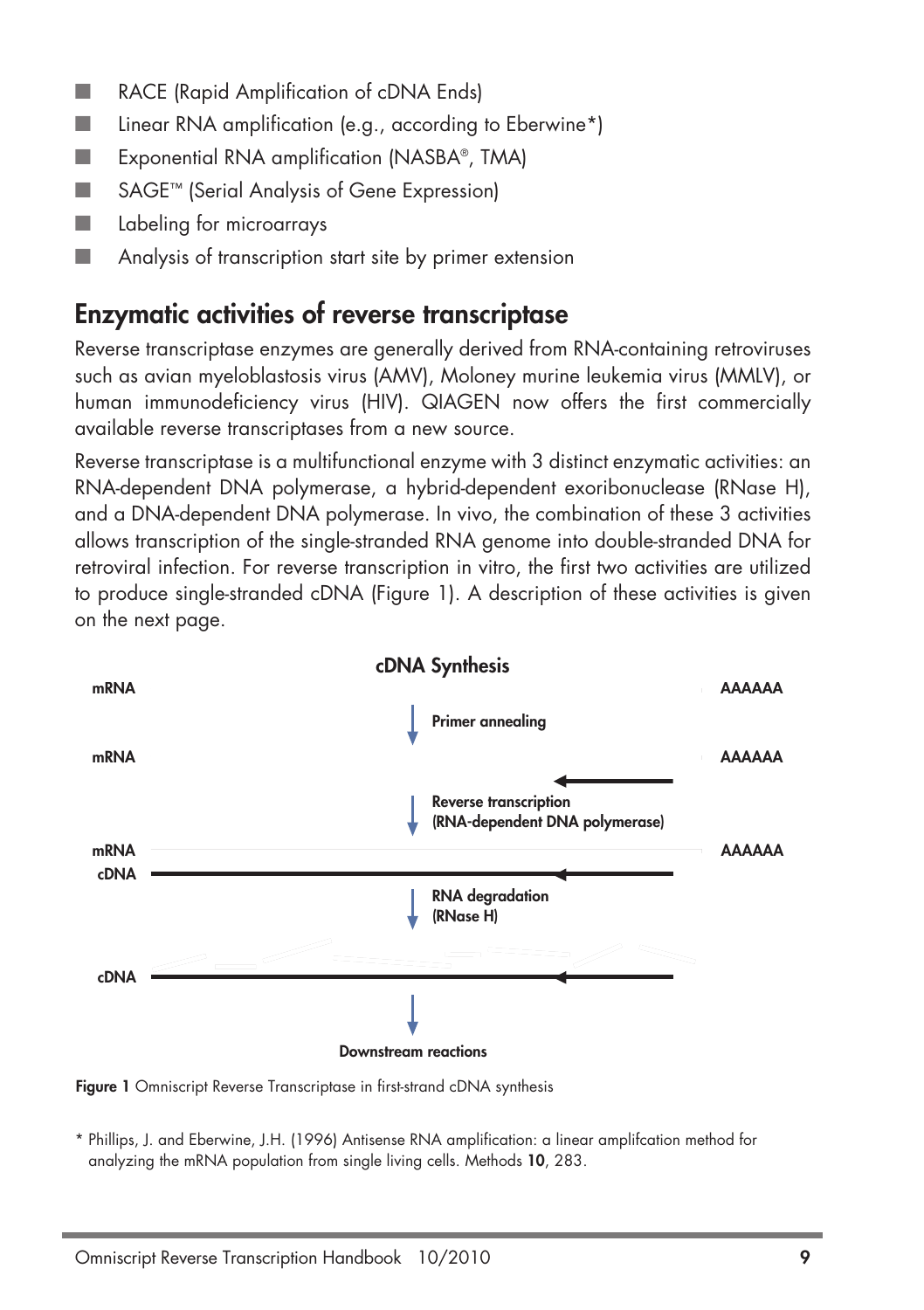#### **RNA-dependent DNA polymerase (reverse transcriptase)**

The RNA-dependent DNA-polymerase activity (reverse transcription) transcribes cDNA from an RNA template. This activity allows synthesis of cDNA for cloning, PCR, RNA sequencing, and primer extension.

#### **RNase H activity of Omniscript Reverse Transcriptase**

A ribonuclease activity (RNase H) of Omniscript Reverse Transcriptase specifically degrades only the RNA in RNA:DNA hybrids. This Omniscript RNase H activity affects RNA that is hybridized to cDNA. It has no effect on pure RNA. Furthermore, the Omniscript RNase H activity, acting during reverse transcription, may improve the sensitivity of subsequent PCR.

### **Reagents to Be Supplied by User**

When working with chemicals, always wear a suitable lab coat, disposable gloves, and protective goggles. For more information, consult the appropriate material safety data sheets (MSDSs), available from the product supplier.

#### ■ **RNase inhibitor**

RNase inhibitor is a 50 kDa protein that strongly inhibits RNases A, B, and C, as well as human placental RNases. For best results, we strongly recommend using RNase inhibitor to minimize the risk of RNA degradation during experimental setup. RNase inhibitor is commonly supplied at a concentration of 40 units/μl.

#### ■ **Primers**

Oligo-dT primers and gene-specific primers are commonly used at a final concentration of 0.1–1.0 μM each, and random nonamers are commonly used at a final concentration of 10 μM in the reverse-transcription reaction.

#### **For RT-PCR:**

■ *Taq* **polymerase, PCR buffer, primers, reagents, and additional nucleotides for PCR**

See "Guidelines: Two-Tube RT-PCR" and "Guidelines: One-Tube RT-PCR", page 14.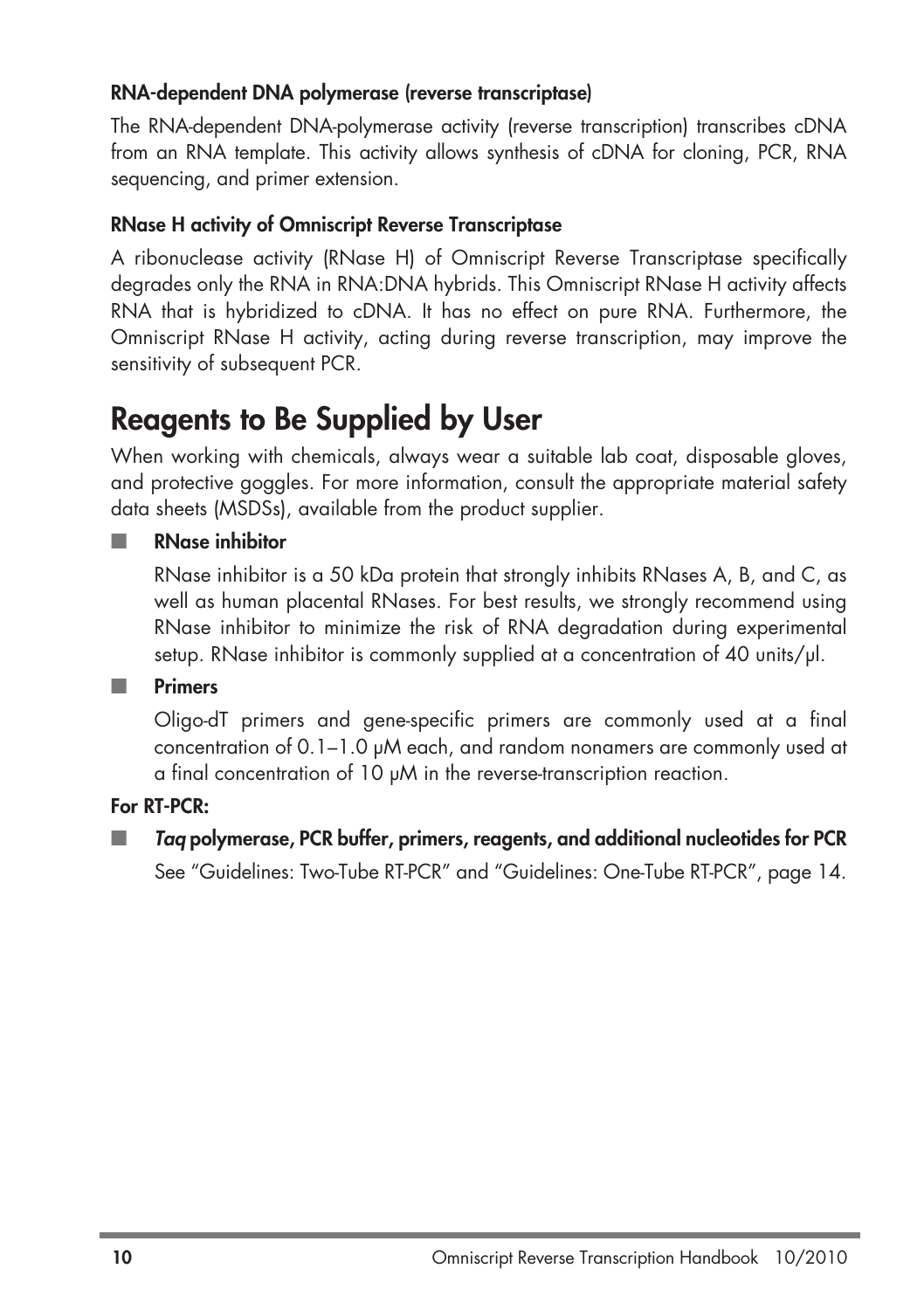### **Protocol: Reverse Transcription Using Omniscript Reverse Transcriptase**

This is the standard protocol for first-strand cDNA synthesis using 50 ng to 2 μg RNA and Omniscript Reverse Transcriptase. Template cDNA generated using Omniscript Reverse Transcriptase is suitable for use in standard PCR and real-time PCR. For best results with <50 ng RNA, we recommend using Sensiscript Reverse Transcriptase from QIAGEN, which is specifically designed for optimal performance with low amounts of RNA.

#### **Important notes before starting**

- If working with RNA for the first time, please read the recommendations in "Appendix A: General Remarks for Handling RNA" (page 18).
- The protocol is optimized for use with 50 ng to 2 µg of RNA. This amount corresponds to the entire amount of RNA present, including any rRNA, mRNA, viral RNA, and carrier RNA present, and regardless of the primers used or cDNA analyzed. With >2 μg RNA, scale up the reaction linearly to the appropriate volume.
- Set up all reactions on ice to avoid premature cDNA synthesis and to minimize the risk of RNA degradation.
- Separate denaturation and annealing steps are generally not necessary. However, for some RNAs with a high degree of secondary structure, a denaturation step may be desired. If so, denature the RNA in RNase-free water before reaction setup: incubate the RNA for 5 min at 65°C, then place immediately on ice. Do not denature the RNA in the reaction mix.
- When using oligo-dT primers, a primer length of at least 12 nucleotides and a final concentration of 1 μM are recommended. When using random primers, a primer length of 9 nucleotides and a final concentration of 10 μM are recommended. Concentration and length of other primers should be individually optimized.
- For some transcripts, more sensitive detection in the subsequent PCR or real-time PCR is possible if a mixture of oligo-dT primers and random primers is used. If using random primers for reverse transcription, we strongly recommend the use of random nonamers at a final concentration of 10 μM.
- If PCR is to be performed following reverse transcription, see "Guidelines: Two-Tube RT-PCR" and "Guidelines: One-Tube RT-PCR", page 14. Always be sure to:
	- Set up all reaction mixtures in an area separate from that used for DNA preparation or RT-PCR product analysis.
	- Use reagents and pipets set aside only for the setup of reverse transcription and PCR.
	- Use disposable pipet tips containing hydrophobic filters to minimize the risk of cross contamination.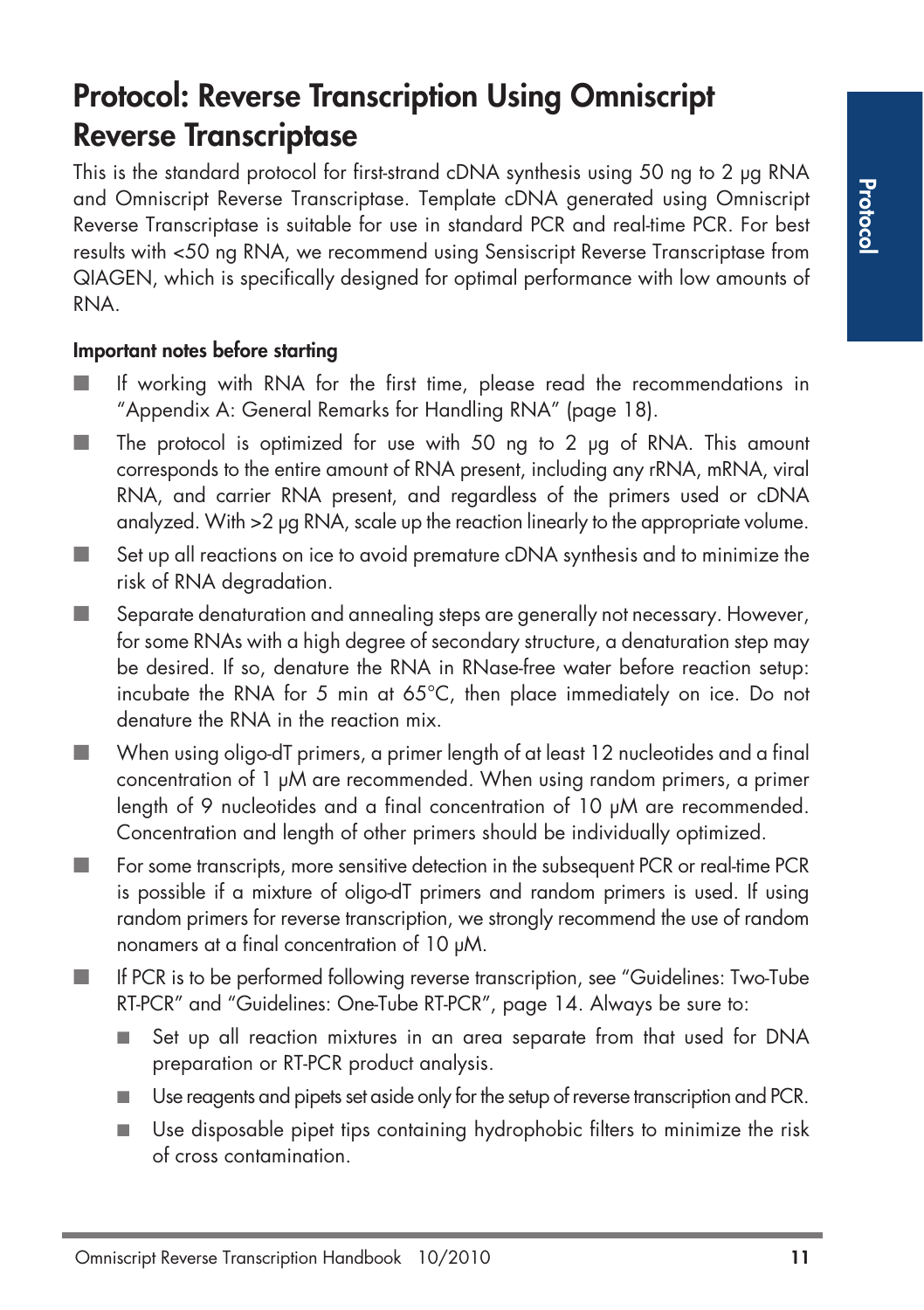#### **Procedure**

- **1. Thaw template RNA on ice. Thaw the primer solutions (not supplied), 10x Buffer RT, dNTP Mix, and RNase-free water at room temperature (15–25°C). Store on ice immediately after thawing. Mix each solution by vortexing, and centrifuge briefly to collect residual liquid from the sides of the tubes.**
- **2. Dilute RNase inhibitor (not supplied) to a final concentration of 10 units/μl in ice-cold 1x Buffer RT (dilute an aliquot of 10x Buffer RT accordingly using the RNase-free water supplied). Mix carefully by vortexing for no more than 5 s, and centrifuge briefly to collect residual liquid from the sides of the tube.**

Commercially available RNase inhibitor is commonly supplied at 40 units/μl. Dilution makes it easier to pipet small amounts when preparing the master mix in step 3.

**Note**: Prepare a fresh dilution of RNase inhibitor. To minimize the amount of RNase inhibitor and Buffer RT used, dilute no more than needed for your current series of reactions.

**3. Prepare a fresh master mix on ice according to Table 1 on page 13. Mix thoroughly and carefully by vortexing for no more than 5 s. Centrifuge briefly to collect residual liquid from the walls of the tube, and store on ice.**

The master mix contains all components required for first-strand synthesis except the template RNA. If setting up more than one reaction, prepare a volume of master mix 10% greater than that required for the total number of reverse-transcription reactions to be performed.

**Note**: The protocol is optimized for use with 50 ng to 2 μg RNA. With >2 μg RNA, scale up the reaction linearly to the appropriate volume. Calculate the scale-up factor from the entire amount of RNA present, including any rRNA, mRNA, viral RNA, and carrier RNA present, and regardless of the primers used or cDNA analyzed. For example, with 4 μg RNA, double the volumes of all reaction components for a final 40 μl reaction volume.

**Note**: If performing RT-PCR, see "Guidelines: Two-Tube RT-PCR" and "Guidelines: One-Tube RT-PCR", page 14.

- **4. If setting up more than one reverse-transcription reaction, distribute the appropriate volume of master mix into individual reaction tubes. Keep tubes on ice.**
- **5. Add template RNA to the individual tubes containing the master mix. Mix thoroughly and carefully by vortexing for no more than 5 s. Centrifuge briefly to collect residual liquid from the walls of the tubes.**
- **6. Incubate for 60 min at 37°C.**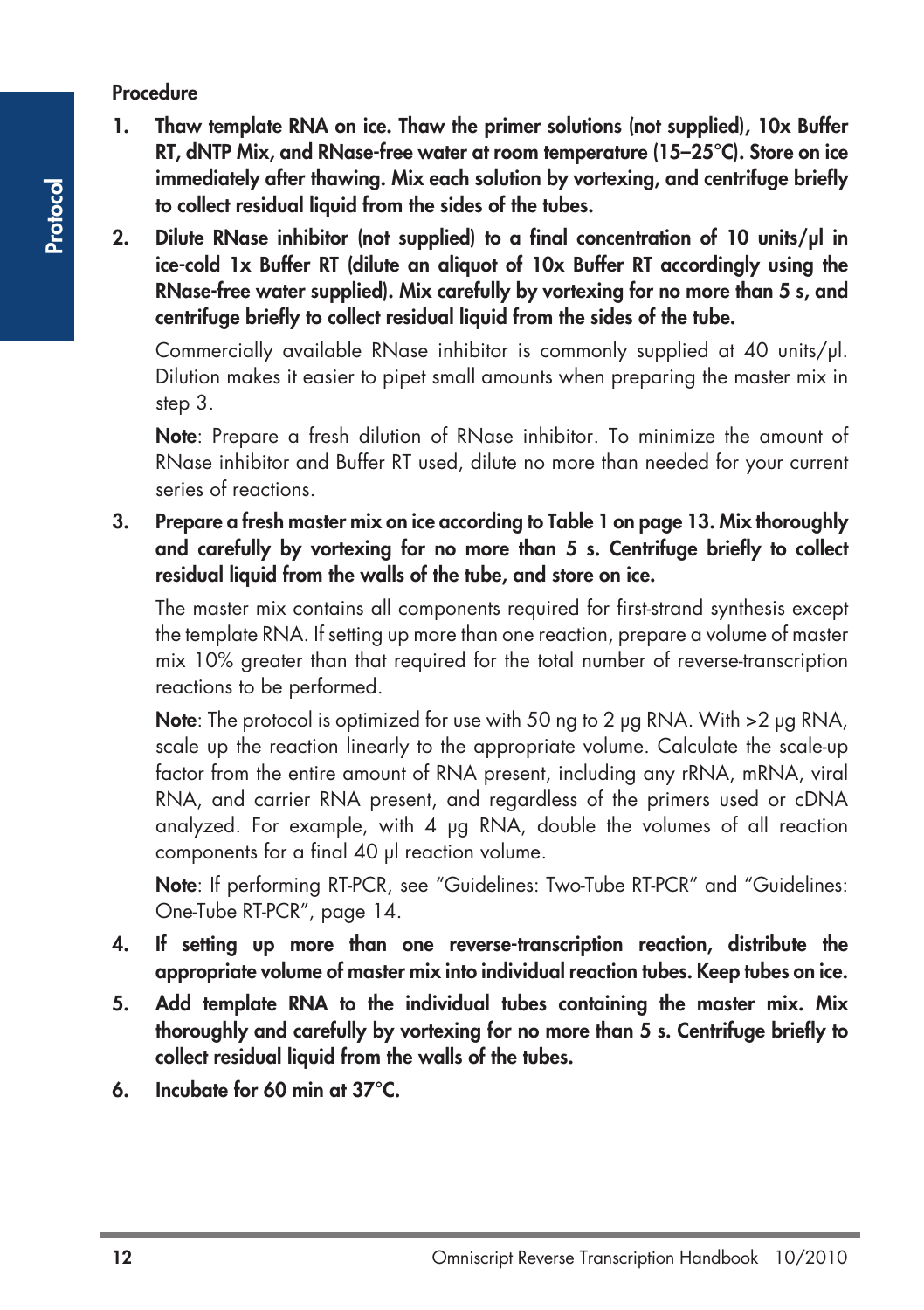#### **7. Add an aliquot of the finished reverse-transcription reaction to the PCR mix.**

**Note**: When performing real-time PCR, no more than 1/10 of the final PCR volume should derive from the finished reverse-transcription reaction. For example, for a 50 µl PCR assay, use  $\leq$ 5 µl of the finished reverse-transcription reaction.

Store reverse-transcription reactions on ice and proceed directly with PCR,\* or for long-term storage, store reverse-transcription reactions at –20°C.

| Component                                        |            | Volume/reaction Final concentration                    |
|--------------------------------------------------|------------|--------------------------------------------------------|
| Master mix                                       |            |                                                        |
| 10x Buffer RT                                    | $2 \mu$    | 1x                                                     |
| dNTP Mix (5 mM each dNTP)                        | $2 \mu$    | 0.5 mM each dNTP                                       |
| Oligo-dT primer (10 µM) <sup>†</sup>             | $2 \mu$    | $1 \mu M$ <sup>†</sup>                                 |
| RNase inhibitor (10 units/ $\mu$ l) <sup>‡</sup> | $1 \mu$    | 10 units (per 20 µl reaction)                          |
| <b>Omniscript Reverse Transcriptase</b>          | 1 µl       | 4 units (per 20 µl reaction)                           |
| RNase-free water                                 | Variable   |                                                        |
| <b>Template RNA</b>                              |            |                                                        |
| Template RNA, added at step 5                    | Variable   | Up to 2 $\mu$ g <sup>§</sup> (per 20 $\mu$ l reaction) |
| <b>Total volume</b>                              | $20$ $\mu$ |                                                        |

#### **Table 1. Reverse-Transcription Reaction Components**

 $^+$  Not provided. If using specific primers, concentration should be 0.1–1.0  $\mu$ M. If using random primers, a primer length of 9 nucleotides and final concentration of 10 µM are recommended. See "Important notes before starting", page 11.

‡ Not provided. If supplied at >10 units/µl, dilute in 1x Buffer RT (dilute an aliquot of 10x Buffer RT accordingly).

§ This amount corresponds to the entire amount of RNA present, including any rRNA, mRNA, viral RNA, and carrier RNA present, and regardless of the primers used or cDNA analyzed.

<sup>\*</sup> We recommend the QuantiTect® Probe PCR Kit (cat. no. 204343) for real-time PCR using sequence-specific probes, or the QuantiTect SYBR Green PCR Kit (cat. no. 204143) for real-time PCR using SYBR Green I.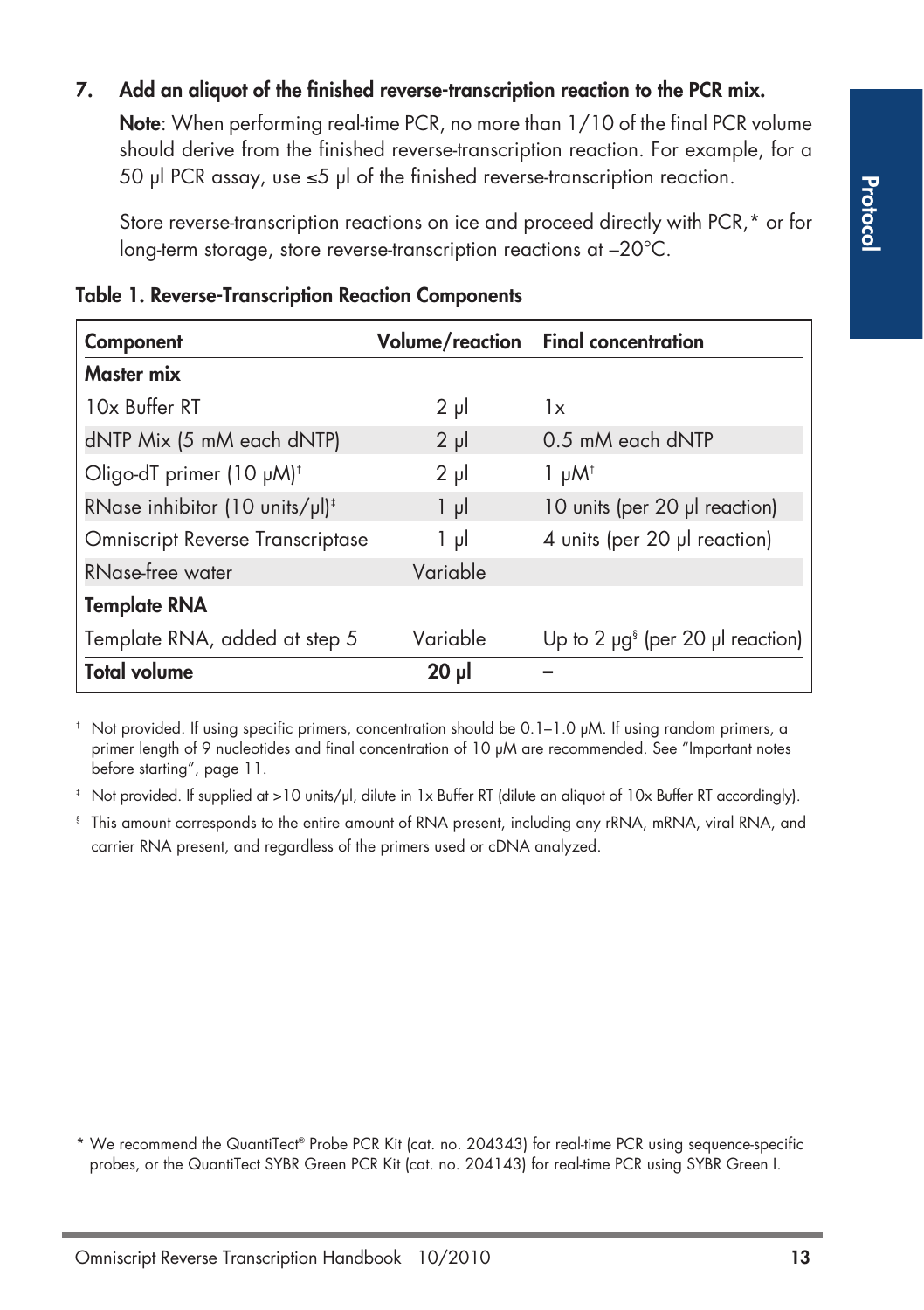### **Guidelines: Two-Tube RT-PCR**

In two-tube RT-PCR, cDNA is first synthesized by reverse transcription. An aliquot of the finished reverse-transcription reaction is then used for PCR. In two-tube RT-PCR, reverse transcription and PCR are performed sequentially in 2 separate reaction tubes. Random primers, oligo-dT primers, or gene-specific primers can be used in two-step RT-PCR. Use of oligo-dT or random primers allows quantification of a cDNA pool from one reverse-transcription reaction. In addition, cDNAs can be stored for later analyses.

**1. Carry out the reverse-transcription reaction following the protocol on pages 11–13, using Omniscript Reverse Transcriptase and 50 ng to 2 μg RNA.**

**Note**: The protocol is optimized for use with 50 ng to 2 μg RNA. This amount corresponds to the entire amount of RNA present, including any rRNA, mRNA, viral RNA, and carrier RNA present, and regardless of the primers used or cDNA analyzed. For best results with <50 ng RNA, we recommend using Sensiscript Reverse Transcriptase from QIAGEN.

- **2. Add an aliquot of the finished reverse-transcription reaction to the PCR mix. Note**: No more than 1/10 of the final PCR volume should derive from the finished reverse-transcription reaction. For example, for a 50 μl PCR assay, use  $\leq$ 5 μl of the finished reverse-transcription reaction.
- **3. Carry out PCR with** *Taq* **DNA polymerase as recommended by the supplier.** We have consistently obtained excellent results using Tag DNA Polymerase

and HotStarTaq® DNA Polymerase from QIAGEN. See page 24 and 25 for ordering information.

### **Guidelines: One-Tube RT-PCR**

In one-tube RT-PCR, both reverse transcription and PCR are performed in the same tube. Taq DNA polymerase and all necessary primers and reagents are added during reaction setup. cDNA is synthesized by reverse transcription at 37<sup>o</sup>C while the Taq DNA polymerase in the reaction mix has little activity. After allowing sufficient time for reverse transcription, the temperature is raised, inactivating the reverse transcriptase and allowing the Taq DNA polymerase to amplify the cDNA.

Since both the reverse-transcription reaction and PCR are performed in the same buffer, it is not possible to separately optimize the two reactions. The reverse transcription step can have poor efficiency with some PCR buffers. For one-tube RT-PCR without optimization, we recommend using the QIAGEN OneStep RT-PCR Kit. See page 25 for ordering information.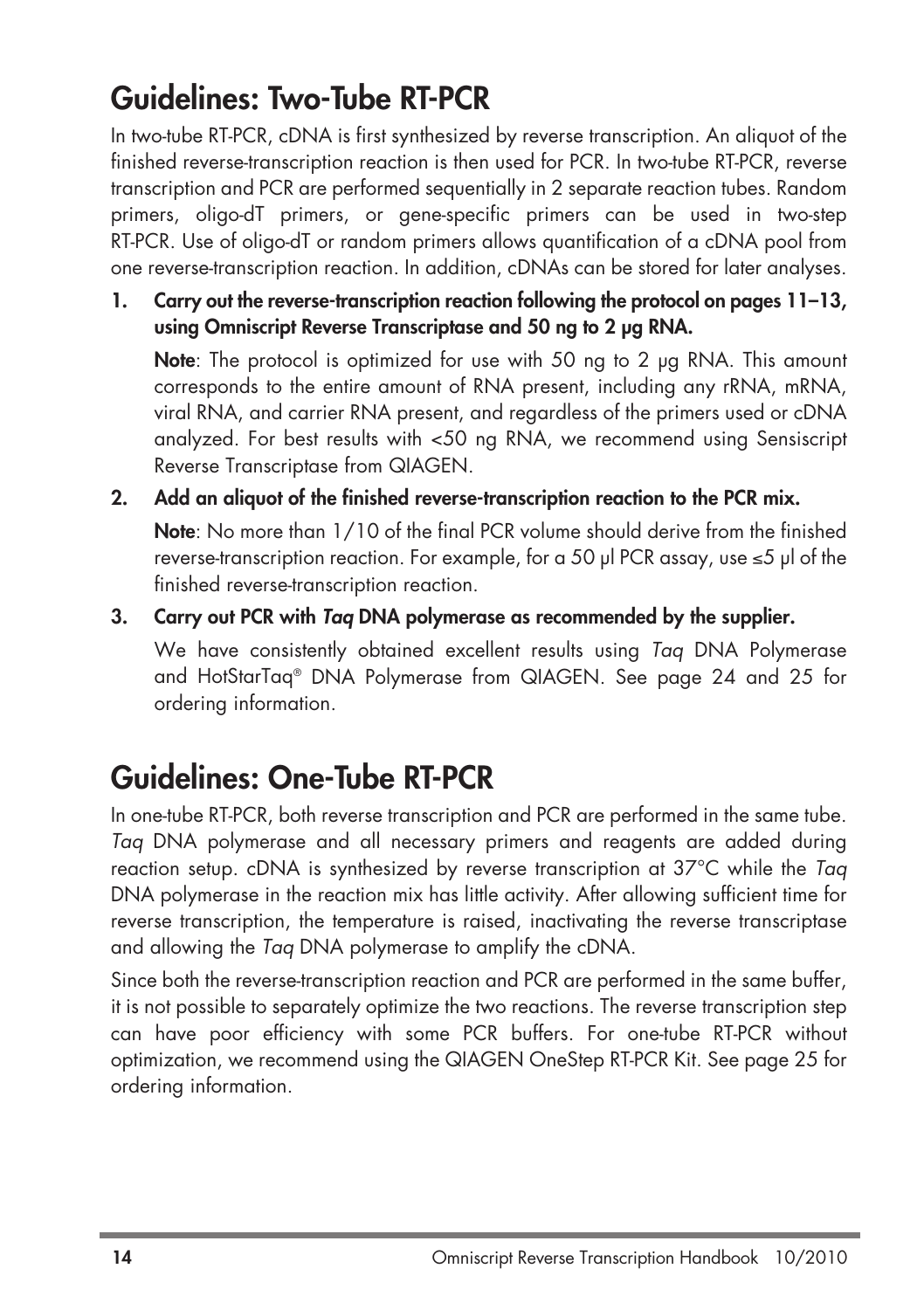### **Troubleshooting Guide**

This troubleshooting guide may be helpful in solving any problems that may arise. The scientists in QIAGEN Technical Services are always happy to answer any questions you may have about either the information and protocol in this handbook or molecular biology applications (see back cover for contact information).

|    |                                                                                               | <b>Comments and suggestions</b>                                                                                                                                                                                                                                                                                                                                                                                                                                               |
|----|-----------------------------------------------------------------------------------------------|-------------------------------------------------------------------------------------------------------------------------------------------------------------------------------------------------------------------------------------------------------------------------------------------------------------------------------------------------------------------------------------------------------------------------------------------------------------------------------|
|    | Little or no cDNA product                                                                     |                                                                                                                                                                                                                                                                                                                                                                                                                                                                               |
| a) | Incorrect reaction setup                                                                      | Be sure to set up the reaction on ice.                                                                                                                                                                                                                                                                                                                                                                                                                                        |
| b) | Volume of reverse-transcription<br>reaction added to the PCR or<br>real-time PCR was too high | Adding a high volume of reverse-transcription<br>the PCR<br>mix<br>may<br>reduce<br>reaction<br>to<br>amplification efficiency and the linearity of the<br>reaction. Generally, the volume of reverse-<br>reaction added should<br>transcription<br>not<br>exceed 10% of the final PCR volume.                                                                                                                                                                                |
| c) | Temperature of reaction                                                                       | Reverse transcription should be carried out at<br>37°C. Check the temperature of your heating<br>block or water bath. In rare cases, when<br>analyzing RNAs with a very high degree of<br>secondary structure, it may be advantageous to<br>increase the temperature to 42°C or even 50°C.<br>However, temperatures >42°C will reduce the<br>activity of Omniscript Reverse Transcriptase and<br>therefore affect the cDNA yield and length when<br>using standard templates. |
| d) | Pipetting error or missing reagent                                                            | Check the pipets used for experimental setup.<br>Mix all reagents well after thawing, store on<br>ice immediately after thawing, and repeat the<br>reverse-transcription reaction.                                                                                                                                                                                                                                                                                            |
| e) | Poor quality or wrong amount<br>of starting template                                          | Check the concentration, integrity, and purity of<br>starting RNA-template (see "Appendix B:<br>Storage, Quantification, and Determination of<br>Quality of RNA", page 20). Mix well after<br>thawing the RNA template, and use RNase<br>inhibitor at a final concentration of 0.5 $U/\mu$ in<br>the assay. Even minute amounts of RNases can<br>affect the length of cDNA-synthesis products<br>and sensitivity in RT-PCR, particularly with<br>small amounts of RNA.        |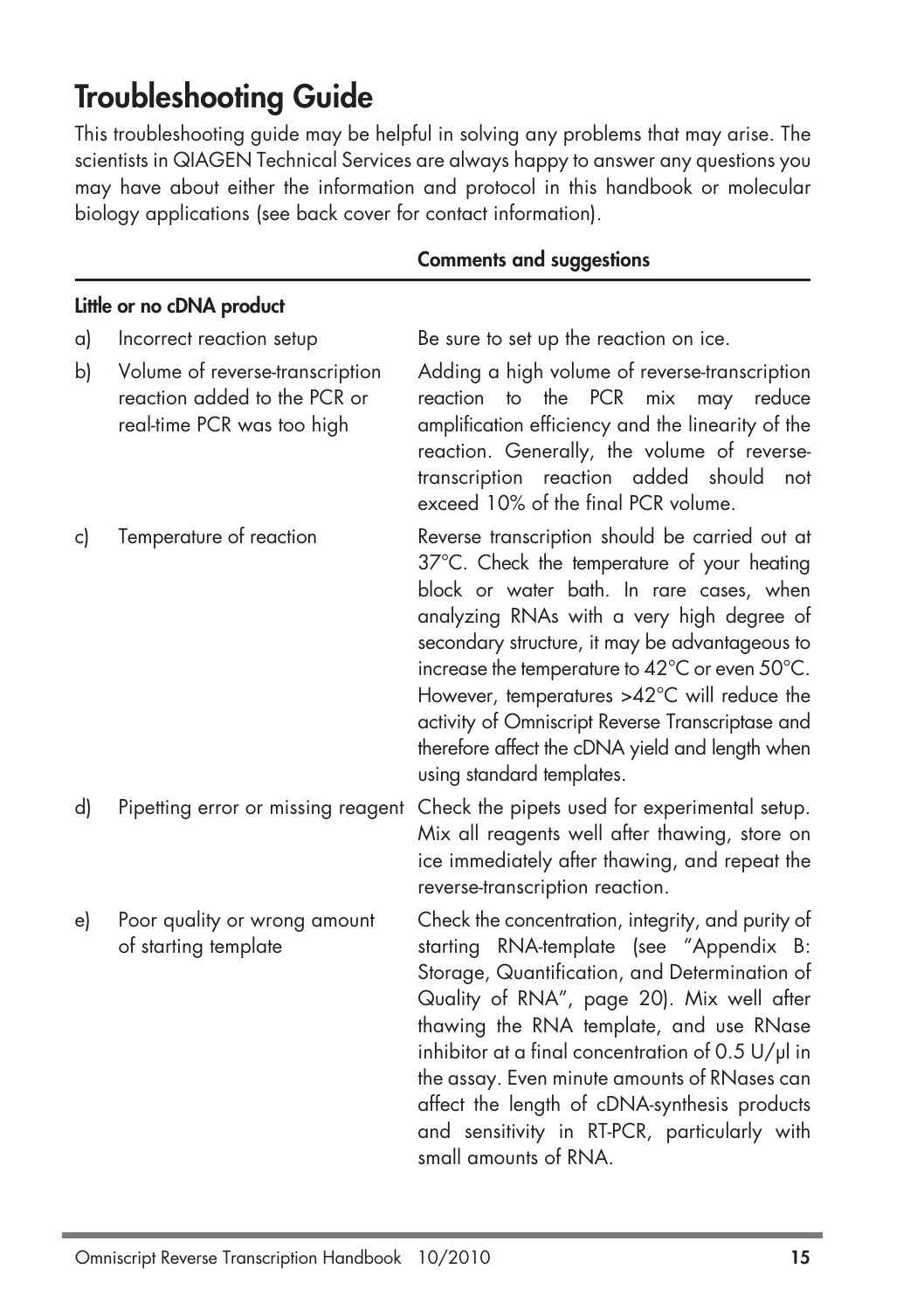| f) | RNA concentration too high or<br>too low                        | Omniscript Reverse Transcriptase is designed<br>for use with 50 $ng - 2$ µg RNA. This amount<br>corresponds to the entire amount of RNA<br>present, including any rRNA, mRNA, viral<br>RNA, and carrier RNA present, and regardless<br>of the primers used or cDNA analyzed. With<br>>2 µg RNA, scale up the reaction linearly to<br>the appropriate volume. For best results with<br><50 ng, we recommend using QIAGEN<br>Sensiscript Reverse Transcriptase. See page<br>24 for ordering information. |
|----|-----------------------------------------------------------------|--------------------------------------------------------------------------------------------------------------------------------------------------------------------------------------------------------------------------------------------------------------------------------------------------------------------------------------------------------------------------------------------------------------------------------------------------------------------------------------------------------|
| g) | Incorrect nucleotide concentration<br>or nucleotide degradation | Use the dNTP Mix provided with the kit. Different<br>nucleotide concentrations can reduce<br>the<br>amount of cDNA product.<br>Storage<br>of<br>nucleotides at room temperature will cause<br>degradation of the nucleotides.                                                                                                                                                                                                                                                                          |
| h) | Incorrect denaturation conditions                               | Usually, denaturation of the RNA-primer mix<br>is not necessary, but, in some cases denaturation<br>of the starting template allows more efficient<br>priming. If so, denature the RNA in RNase-free<br>water (provided with the kit). High denaturation<br>temperatures (>65°C) or prolonged denaturation<br>time (>5 min) can affect the integrity of RNA,<br>causing shortened cDNA products.                                                                                                       |
| i) | Incorrect primer concentration<br>or primer degradation         | Check the concentration and integrity of<br>the primer used for reverse transcription. If<br>necessary, perform reverse transcription with<br>different primer concentrations or another<br>primer. If using random primers, be sure to<br>use random nonamers at a final concentration<br>of 10 pM.                                                                                                                                                                                                   |
| i) | Short incubation time                                           | The standard reverse-transcription reaction<br>requires a 60-min incubation. In rare cases,<br>when analyzing RNAs with a very high<br>degree of secondary structure, it may be<br>advantageous to increase the incubation time<br>to 2 h.                                                                                                                                                                                                                                                             |

#### **Comments and suggestions**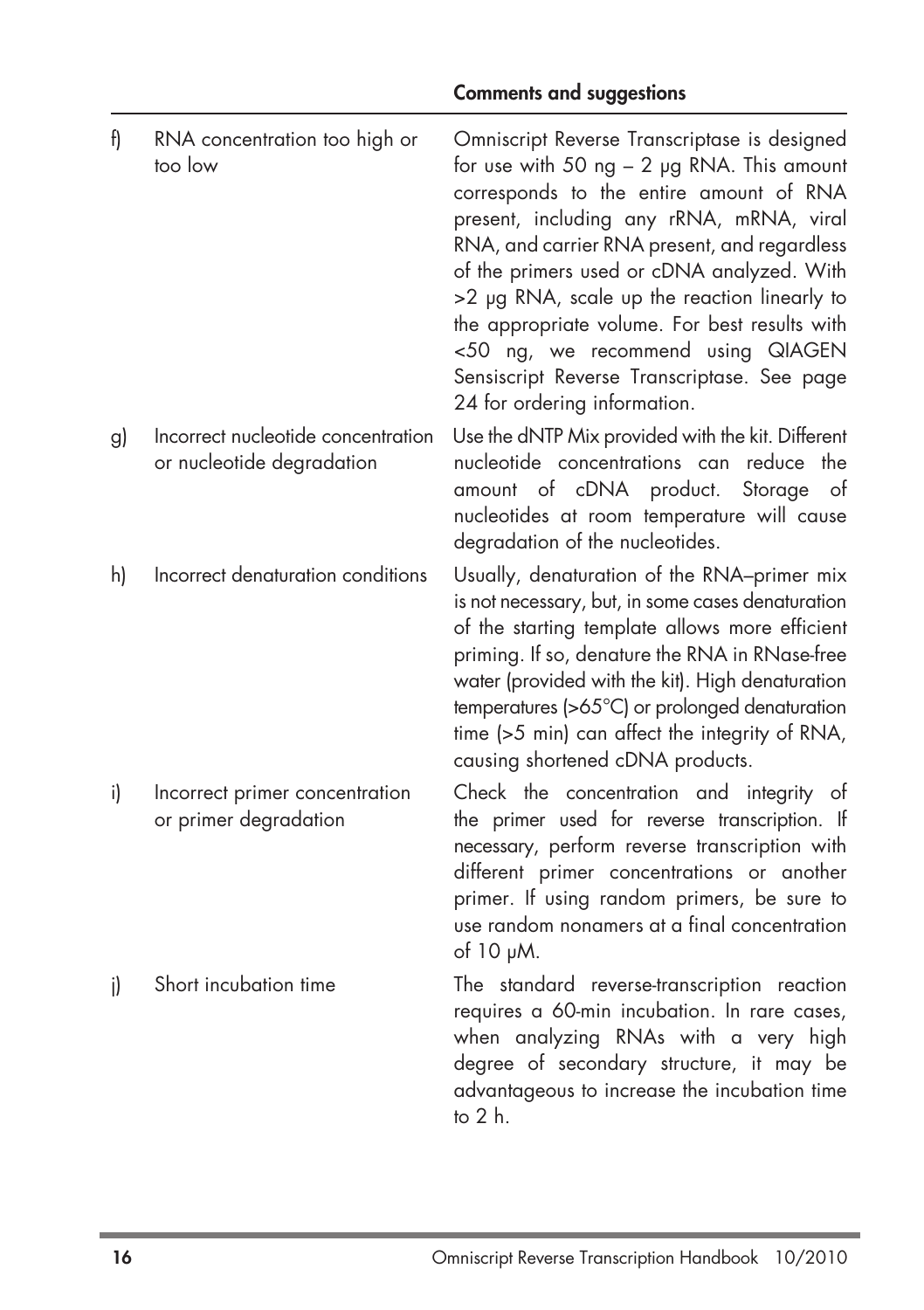#### **Short cDNA products**

| a) | Various reasons                                         | See points (d)-(i) under "Little or no cDNA<br>product", pages 15 and 16.                                                                                                                                                                                           |
|----|---------------------------------------------------------|---------------------------------------------------------------------------------------------------------------------------------------------------------------------------------------------------------------------------------------------------------------------|
| b) | Incubation temperature too high                         | Reverse transcription should be carried out at<br>37°C. Higher temperatures may reduce the<br>length of cDNA products. Check the temperature<br>of your heating block or water bath.                                                                                |
| c) | Reverse transcriptase inactivated<br>following reaction | Heat inactivation of Omniscript Reverse<br>Transcriptase is not recommended prior to<br>analysis of long cDNAs, which are more<br>susceptible to DNA cleavage. Perform first-<br>strand cDNA synthesis without final heat<br>inactivation of reverse transcriptase. |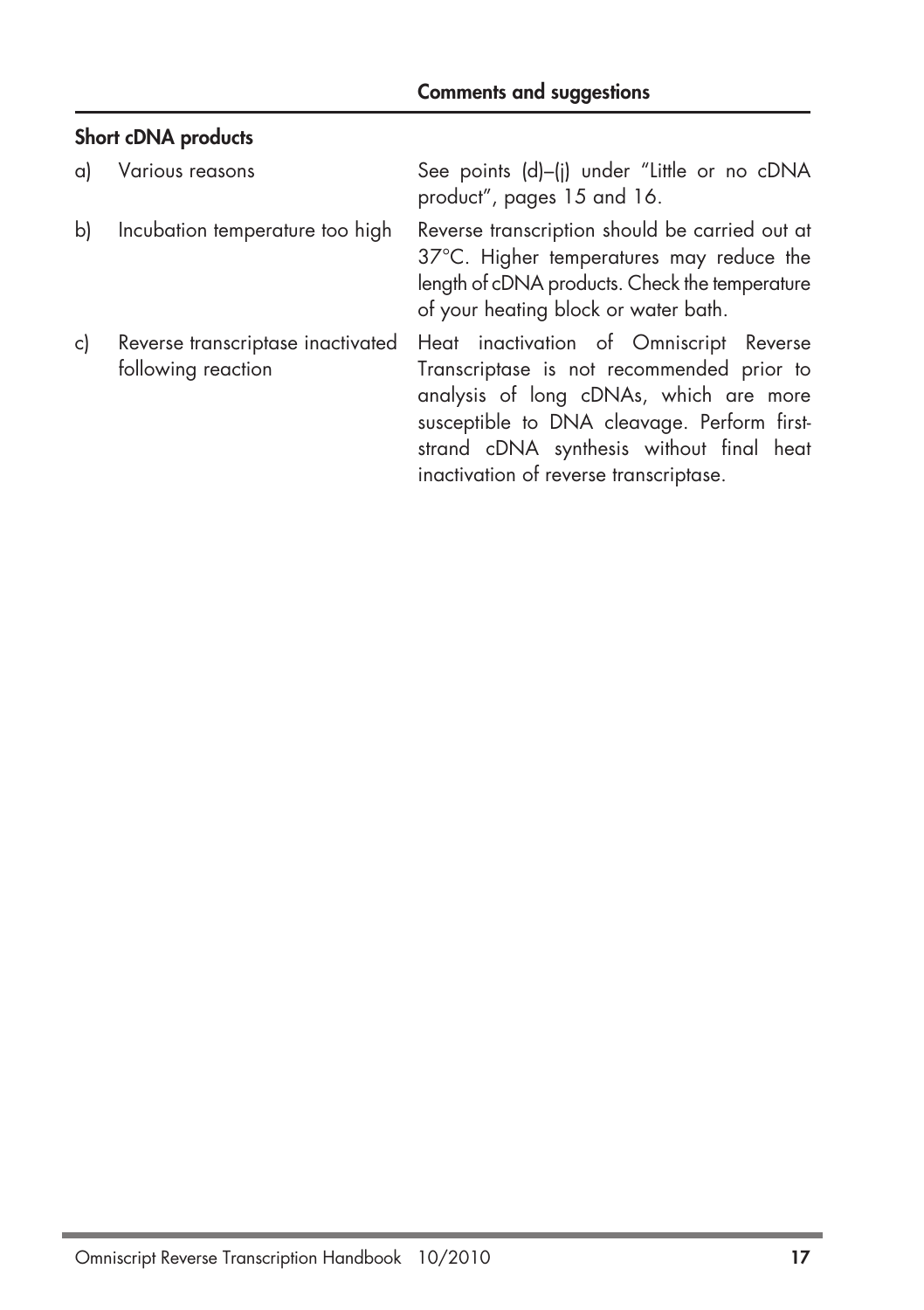### **Appendix A: General Remarks for Handling RNA**

#### **Handling RNA**

Ribonucleases (RNases) are very stable and active enzymes that generally do not require cofactors to function. Since RNases are difficult to inactivate and even minute amounts are sufficient to degrade RNA, do not use any plasticware or glassware without first eliminating possible RNase contamination. Great care should be taken to avoid inadvertently introducing RNases into the RNA sample during or after the isolation procedure. In order to create and maintain an RNase-free environment, the following precautions must be taken during pretreatment and use of disposable and non-disposable vessels and solutions while working with RNA.

#### **General handling**

Proper microbiological, aseptic technique should always be used when working with RNA. Hands and dust particles may carry bacteria and molds and are the most common sources of RNase contamination. Always wear latex or vinyl gloves while handling reagents and RNA samples to prevent RNase contamination from the surface of the skin or from dusty laboratory equipment. Change gloves frequently and keep tubes closed whenever possible.

#### **Disposable plasticware**

The use of sterile, disposable polypropylene tubes is recommended throughout the procedure. These tubes are generally RNase-free and do not require pretreatment to inactivate RNases.

#### **Non-disposable plasticware**

Non-disposable plasticware should be treated before use to ensure that it is RNase-free. Plasticware should be thoroughly rinsed with 0.1 M NaOH,\* 1 mM EDTA\* followed by RNase-free water\* (see "Solutions", page 19). Alternatively, chloroform-resistant plasticware can be rinsed with chloroform\* to inactivate RNases.

#### **Glassware**

Glassware should be treated before use to ensure that it is RNase-free. Glassware used for RNA work should be cleaned with a detergent,\* thoroughly rinsed, and oven baked at 240°C for 4 hours or more (overnight, if more convenient) before use. Autoclaving alone will not fully inactivate many RNases. Alternatively, glassware can be treated with DEPC\* (diethyl pyrocarbonate). Fill glassware with 0.1% DEPC (0.1% in water), allow to stand overnight (12 hours) at 37°C, and then autoclave or heat to 100°C for 15 minutes to eliminate residual DEPC.

<sup>\*</sup> When working with chemicals, always wear a suitable lab coat, disposable gloves, and protective goggles. For more information, consult the appropriate material data sheets (MSDSs), available from the product supplier.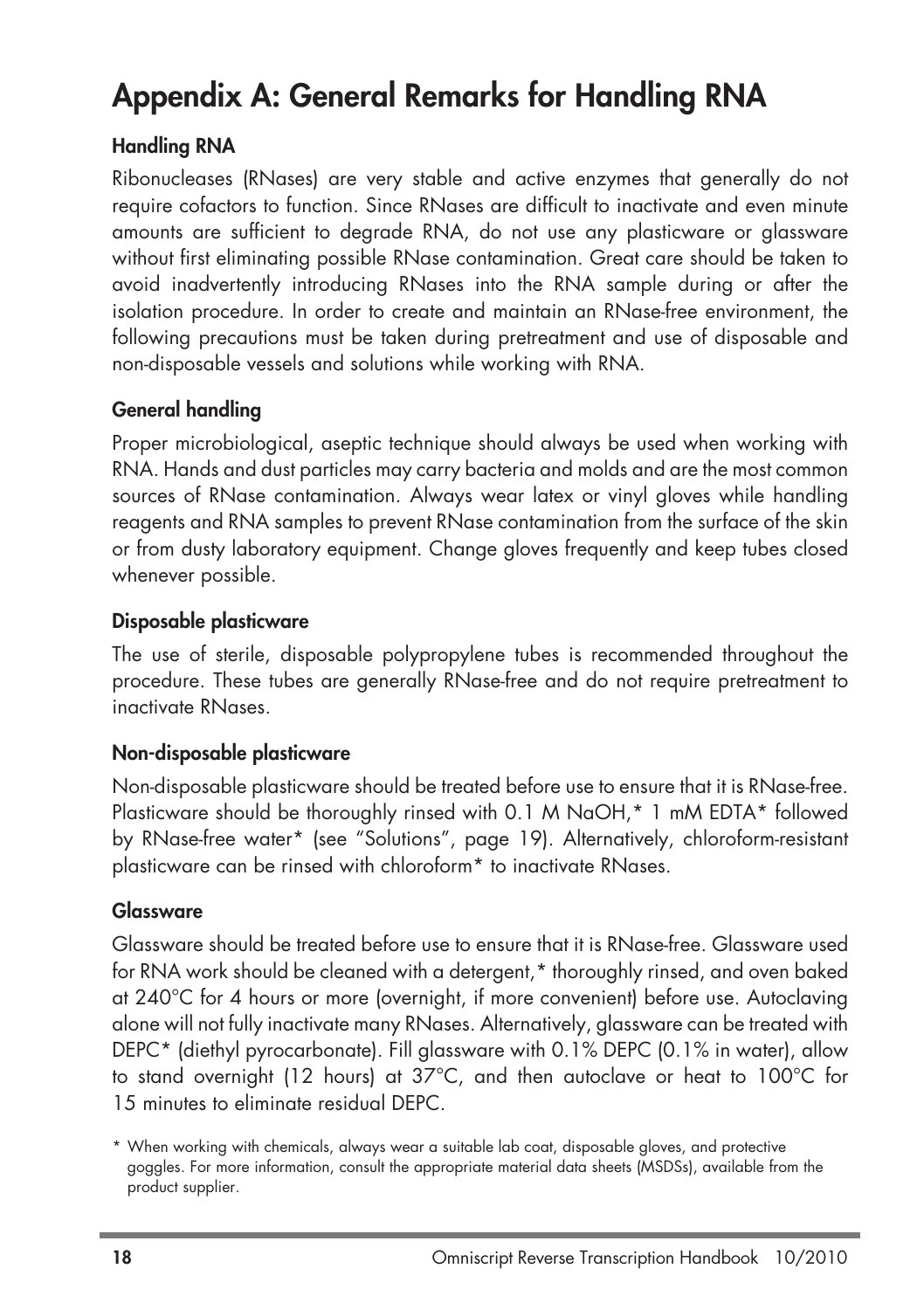#### **Electrophoresis tanks**

Electrophoresis tanks should be cleaned with detergent solution (e.g., 0.5% SDS),\* thoroughly rinsed with RNase-free water, and then rinsed with ethanol,\*† and allowed to dry.

#### **Solutions**

Solutions\* (water and other solutions) should be treated with 0.1% DEPC.\* DEPC is a strong, but not absolute, inhibitor of RNases. It is commonly used at a concentration of 0.1% to inactivate RNases on glass or plasticware or to create RNase-free solutions and water. DEPC inactivates RNases by covalent modification. Add 0.1 ml DEPC to 100 ml of the solution to be treated and shake vigorously to bring the DEPC into solution. Let the solution incubate for 12 hours at 37°C. Autoclave for 15 minutes to remove any trace of DEPC. DEPC will react with primary amines and cannot be used directly to treat Tris\* buffers. DEPC is highly unstable in the presence of Tris buffers and decomposes rapidly into ethanol and  $CO<sub>2</sub>$ . When preparing Tris buffers, treat water with DEPC first, and then dissolve Tris to make the appropriate buffer. Trace amounts of DEPC will modify purine residues in RNA by carbethoxylation. Carbethoxylated RNA is translated with very low efficiency in cell-free systems. However, its ability to form DNA:RNA or RNA:RNA hybrids is not seriously affected unless a large fraction of the purine residues have been modified. Residual DEPC must always be eliminated from solutions or vessels by autoclaving or heating to 100°C for 15 minutes.

**Note**: QIAGEN reverse-transcriptase buffers and RNase-free water are guaranteed RNase-free without using DEPC treatment and are therefore free of any DEPC contamination.

<sup>\*</sup> When working with chemicals, always wear a suitable lab coat, disposable gloves, and protective goggles. For more information, consult the appropriate material data sheets (MSDSs), available from the product supplier.

<sup>†</sup> Plastics used for some electrophoresis tanks are not resistant to ethanol. Take proper care and check the supplier's instructions.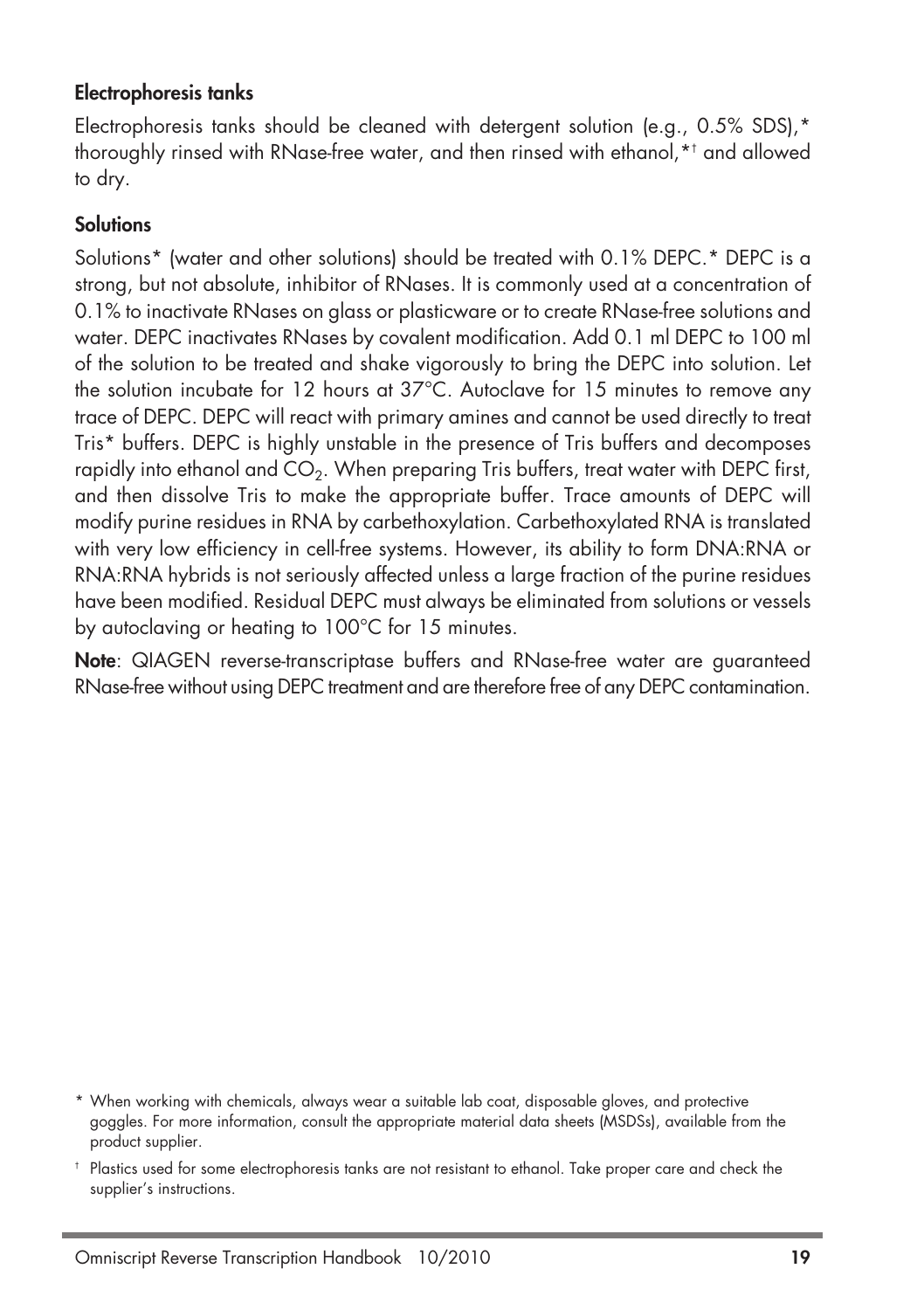### **Appendix B: Storage, Quantification, and Determination of Quality of RNA**

#### **Storage of RNA**

Purified RNA may be stored at –20°C or –70°C in water. Under these conditions, no degradation of RNA is detectable after 1 year.

#### **Quantification of RNA**

The concentration of RNA should be determined by measuring the absorbance at 260 nm  $(A_{260})$  in a spectrophotometer. To ensure significance, readings should be greater than 0.15. An absorbance of 1 unit at 260 nm corresponds to 40 μg of RNA per ml  $(A_{200}=1 \rightarrow 40 \text{ kg/ml})$ . This relation is valid only for measurements at neutral pH. Therefore, if it is necessary to dilute the RNA sample, this should be done in a buffer with neutral pH.\* As discussed below (see "Purity of RNA", page 21), the ratio between the absorbance values at 260 and 280 nm gives an estimate of RNA purity.

When measuring RNA samples, be certain that cuvettes are RNase-free, especially if the RNA is to be recovered after spectrophotometry. This can be accomplished by washing cuvettes with 0.1 M NaOH,\* 1 mM EDTA\* followed by washing with RNase-free water (see "Solutions", page 19). Use the buffer in which the RNA is diluted to zero the spectrophotometer.

An example of the calculation involved in RNA quantification is shown below:

Volume of RNA sample = 100 μl Dilution = 20 μl of RNA sample + 180 μl buffer  $(1/10$  dilution) Measure absorbance of diluted sample in a 0.2 ml cuvette (RNase-free).  $A_{260} = 0.2$ Concentration of RNA sample = 40  $\mu$ g/ml x A<sub>260</sub> x dilution factor  $= 40$  µg/ml x 0.2 x 10  $= 80 \mu g/ml$  $Total amount = concentration x volume of sample in ml$  $= 80 \mu q/ml \times 0.1 \text{ ml}$  $= 8$  μg of RNA

<sup>\*</sup> When working with chemicals, always wear a suitable lab coat, disposable gloves, and protective goggles. For more information, consult the appropriate material data sheets (MSDSs), available from the product supplier.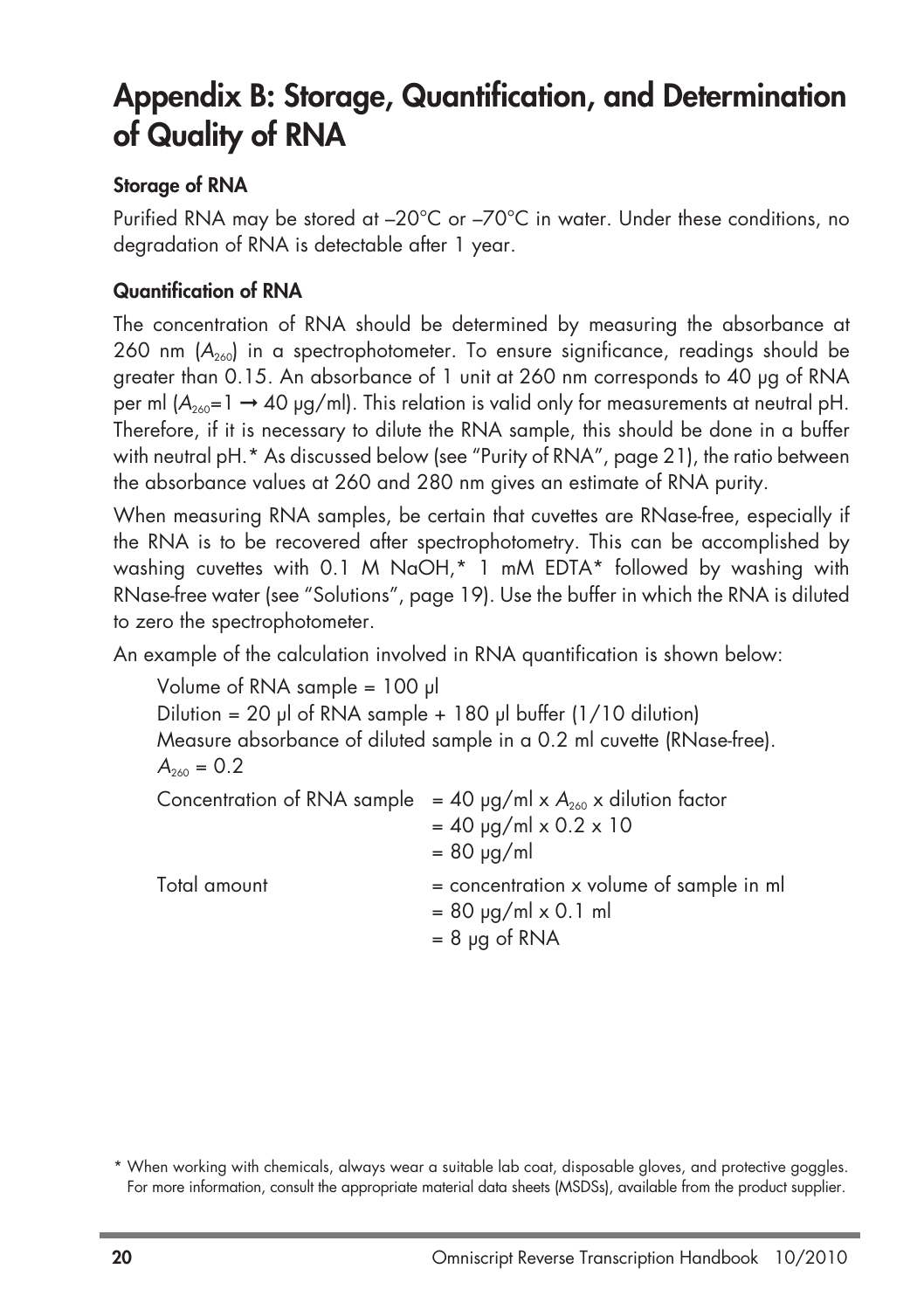#### **Purity of RNA**

The ratio of the readings at 260 nm and 280 nm  $(A_{260}/A_{280})$  provides an estimate of the purity of RNA with respect to contaminants that absorb in the UV, such as protein. However, the  $A_{260}/A_{280}$  ratio is influenced considerably by pH. Since water is not buffered, the pH and the resulting  $A_{260}/A_{280}$  ratio can vary greatly. Lower pH results in a lower  $A_{260}/A_{280}$  ratio and reduced sensitivity to protein contamination.\* For accurate values, we recommend measuring absorbance in 10 mM Tris·Cl, pH 7.5† . Pure RNA has an  $A_{260}/A_{280}$  ratio of 1.9–2.1<sup> $\dagger$ </sup> in 10 mM Tris·Cl, pH 7.5. Always be sure to calibrate the spectrophotometer with the same solution.

For determination of RNA concentration, however, we still recommend dilution of the sample in a buffer with neutral pH since the relationship between absorbance and concentration ( $A_{260}$  reading of 1 = 40 µg/ml RNA) is based on an extinction coefficient calculated for RNA at neutral pH (see "Quantification of RNA", page 20).

#### **Integrity of RNA**

The integrity and size distribution of total RNA can be checked by denaturing agarose gel electrophoresis and ethidium bromide† staining (see "Appendix C: Protocol for RNA Formaldehyde Agarose Gel Electrophoresis", page 22). The respective ribosomal bands (Table 2) should appear as sharp bands on the stained gel. 28S ribosomal RNA bands should be present at approximately twice the amounts of the 18S RNA band. If the ribosomal bands in a given lane are not sharp, but appear as a smear towards smaller sized RNAs, it is likely that the RNA sample suffered major degradation during preparation.

| <b>Source</b> | rRNA | Size (kb) |
|---------------|------|-----------|
| Mouse         | 18S  | 1.9       |
|               | 28S  | 4.7       |
| Human         | 18S  | 1.9       |
|               | 28S  | 5.0       |

#### **Table 2. Size of Ribosomal RNAs (rRNA) from Various Sources**

\* Wilfinger, W.W., Mackey, M., and Chomczynski, P. (1997) Effect of pH and ionic strength on the spectrophotometric assessment of nucleic acid purity. BioTechniques **22**, 474.

† When working with chemicals, always wear a suitable lab coat, disposable gloves, and protective goggles. For more information, consult the appropriate material data sheets (MSDSs), available from the product supplier.

‡ Values up to 2.3 are routinely obtained for pure RNA (in 10 mM Tris·Cl, pH 7.5) with some spectrophotometers.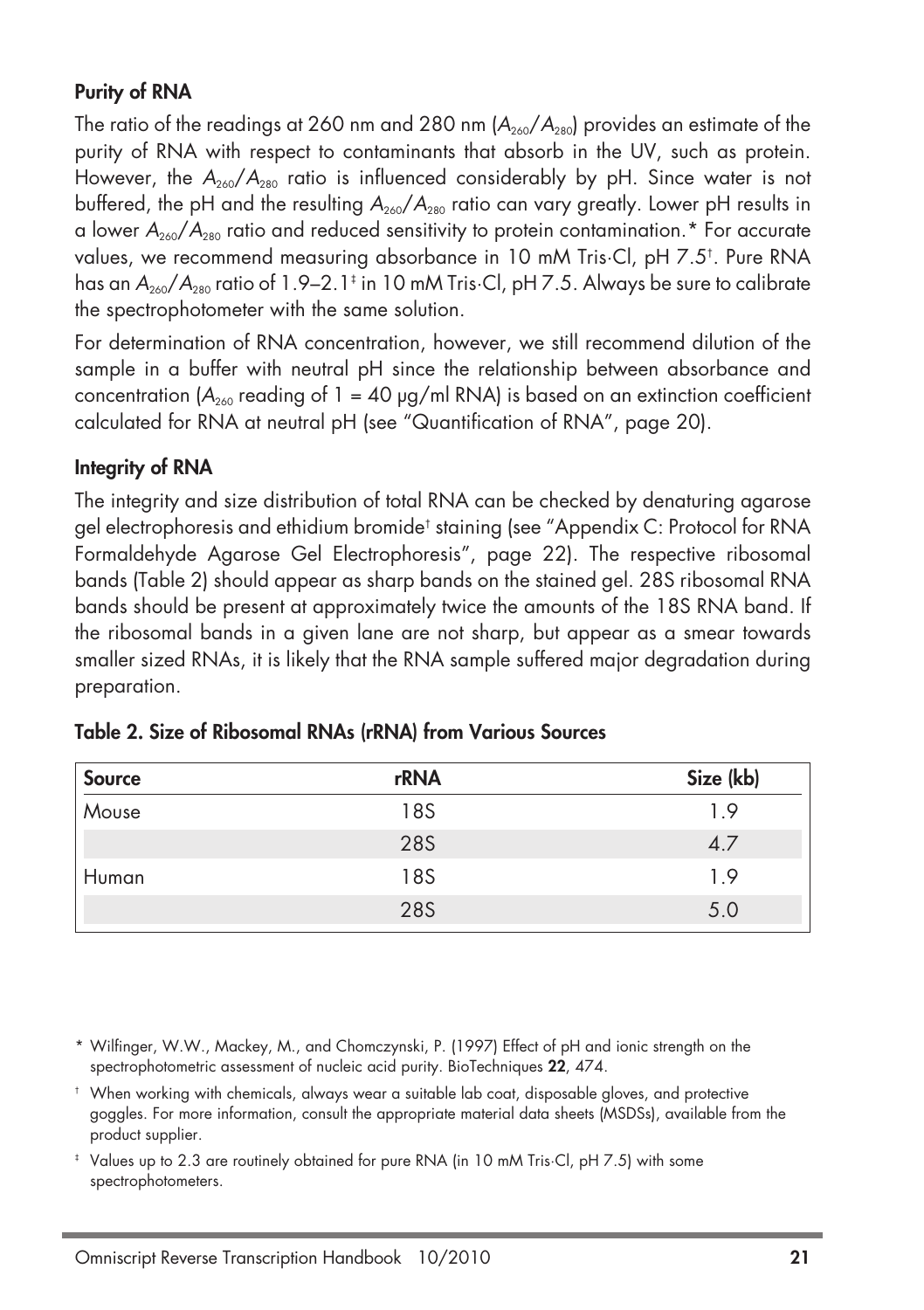### **Appendix C: Protocol for RNA Formaldehyde Agarose Gel Electrophoresis**

The following protocol for formaldehyde agarose (FA) gel electrophoresis is routinely used at QIAGEN and gives enhanced sensitivity for gel and subsequent analysis (e.g., northern blotting). A key feature is the concentrated RNA loading buffer that allows a larger volume of RNA sample to be loaded onto the gel than conventional protocols (e.g., Sambrook et al., eds. (1989) Molecular cloning — a laboratory manual, 2nd ed. Cold Spring Harbor, NY: Cold Spring Harbor Laboratory Press).

#### **FA gel preparation**

To prepare FA gel (1.2% agarose) of size 10 x 14 x 0.7 cm, mix:

- 1.2 g agarose\*
- 10 ml 10x FA gel buffer\* (see composition below)

add RNase-free water\* to 100 ml

If smaller or larger gels are needed, adjust the quantities of components proportionately. Heat the mixture to melt the agarose. Cool to 65°C in a water bath. Add 1.8 ml of 37% (12.3 M) formaldehyde\* and 1 μl of a 10 mg/ml ethidium bromide\* stock solution. Mix thoroughly and pour onto gel support. Prior to running the gel, equilibrate in 1x FA gel running buffer (see composition below) for at least 30 min.

#### **RNA sample preparation for FA gel electrophoresis**

Add 1 volume of 5x RNA loading buffer\* (see composition on next page) to 4 volumes of RNA sample (e.g., 10 μl of loading buffer and 40 μl of RNA) and mix.

Incubate for 3–5 min at 65°C, chill on ice, and load onto the equilibrated FA gel.

#### **Gel running conditions**

Run gel at 5–7 V/cm in 1x FA gel running buffer.

#### **Composition of FA gel buffers**

#### **10x FA gel buffer**

200 mM 3-[N-morpholino]propanesulfonic acid (MOPS) (free acid)\*

50 mM sodium acetate\*

10 mM EDTA\*

pH to 7.0 with NaOH\*

<sup>\*</sup> When working with chemicals, always wear a suitable lab coat, disposable gloves, and protective goggles. For more information, consult the appropriate material data sheets (MSDSs), available from the product supplier.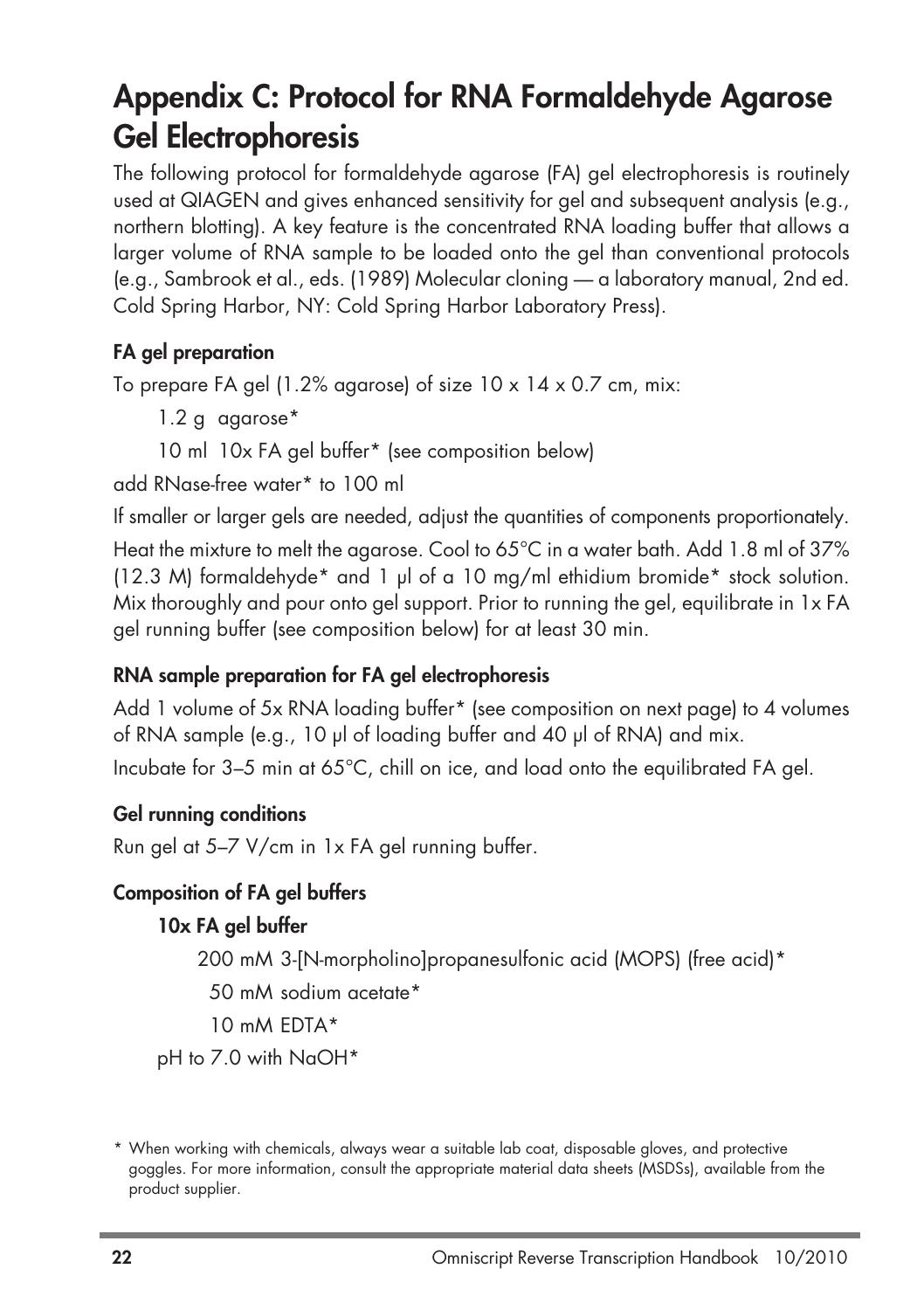#### **1x FA gel running buffer**

100 ml 10x FA gel buffer 20 ml 37% (12.3 M) formaldehyde 880 ml RNase-free water

#### **5x RNA loading buffer**

- 16 μl saturated aqueous bromophenol blue solution\*<sup>†</sup>
- 80 μl 500 mM EDTA, pH 8.0
- 720 μl 37% (12.3 M) formaldehyde
	- 2 ml 100% glycerol\*
- 3.084 ml formamide\*
	- 4 ml 10x FA gel buffer

RNase-free water to 10 ml

Stability: approximately 3 months at 4°C

- \* When working with chemicals, always wear a suitable lab coat, disposable gloves, and protective goggles. For more information, consult the appropriate material data sheets (MSDSs), available from the product supplier.
- † To make a saturated solution, add solid bromophenol blue to distilled water. Mix and continue to add more bromophenol blue until no more will dissolve. Centrifuge to pellet the undissolved powder, and carefully pipet the saturated supernatant.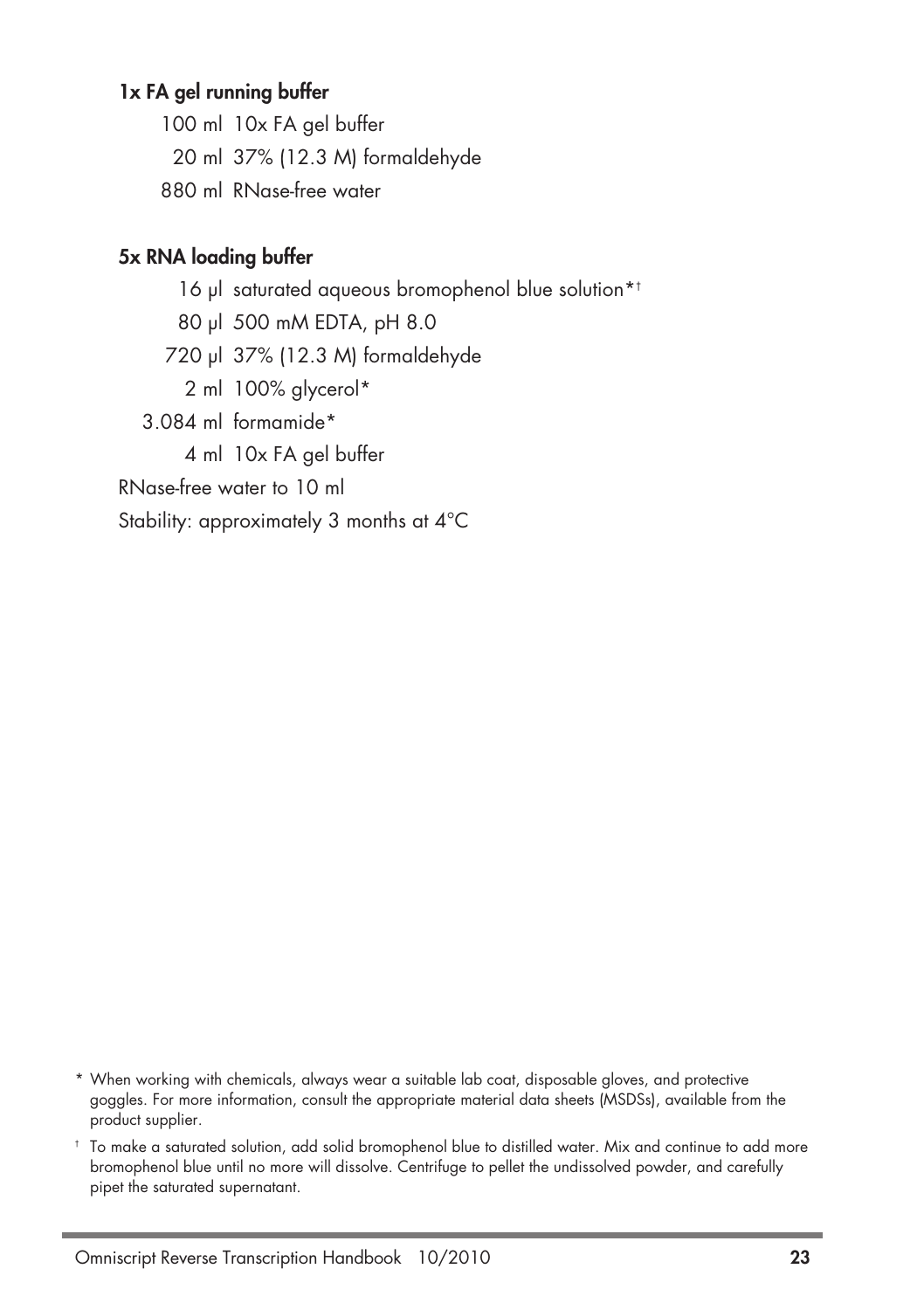| Product                                                                  | <b>Contents</b>                                                                                                                                                              | Cat. no. |
|--------------------------------------------------------------------------|------------------------------------------------------------------------------------------------------------------------------------------------------------------------------|----------|
| Omniscript RT Kit — for reverse transcription using ≥50 ng RNA           |                                                                                                                                                                              |          |
| Omniscript RT Kit (10)                                                   | For 10 reverse-transcription reactions:<br>40 units Omniscript Reverse<br>Transcriptase, 10x Buffer RT, dNTP Mix<br>(containing 5 mM each dNTP),<br><b>RNase-free water</b>  | 205110   |
| Omniscript RT Kit (50)                                                   | For 50 reverse-transcription reactions:<br>200 units Omniscript Reverse<br>Transcriptase, 10x Buffer RT, dNTP Mix<br>(containing 5 mM each dNTP),<br><b>RNase-free water</b> | 205111   |
| Omniscript RT Kit (200)                                                  | For 200 reverse-transcription reactions:<br>800 units Omniscript Reverse Transcriptase,<br>10x Buffer RT, dNTP Mix (containing<br>5 mM each dNTP), RNase-free water          | 205113   |
|                                                                          | Sensiscript RT Kit - for reverse transcription using <50 ng RNA                                                                                                              |          |
| Sensiscript RT Kit (50)                                                  | For 50 reverse-transcription reactions:<br>Sensiscript Reverse Transcriptase,<br>10x Buffer RT, dNTP Mix (containing<br>5 mM each dNTP), RNase-free water                    | 205211   |
| Sensiscript RT Kit (200)                                                 | For 200 reverse-transcription reactions:<br>Sensiscript Reverse Transcriptase,<br>10x Buffer RT, dNTP Mix (containing<br>5 mM each dNTP), RNase-free water                   | 205213   |
| <b>Related products</b>                                                  |                                                                                                                                                                              |          |
| HotStarTaq DNA Polymerase — for robust amplification in all applications |                                                                                                                                                                              |          |
| HotStarTaq DNA<br>Polymerase (250 U)                                     | 250 units HotStarTaq DNA Polymerase,<br>10x PCR Buffer (containing 15 mM MgCl <sub>2</sub> ),<br>5x Q-Solution, 25 mM MgCl <sub>2</sub>                                      | 203203   |
| HotStarTaq DNA<br>Polymerase (1000 U)                                    | 4 x 250 units HotStarTaq<br>DNA Polymerase, 10x PCR Buffer<br>(containing 15 mM MgCl <sub>2</sub> ),<br>5x Q-Solution, 25 mM MgCl <sub>2</sub>                               | 203205   |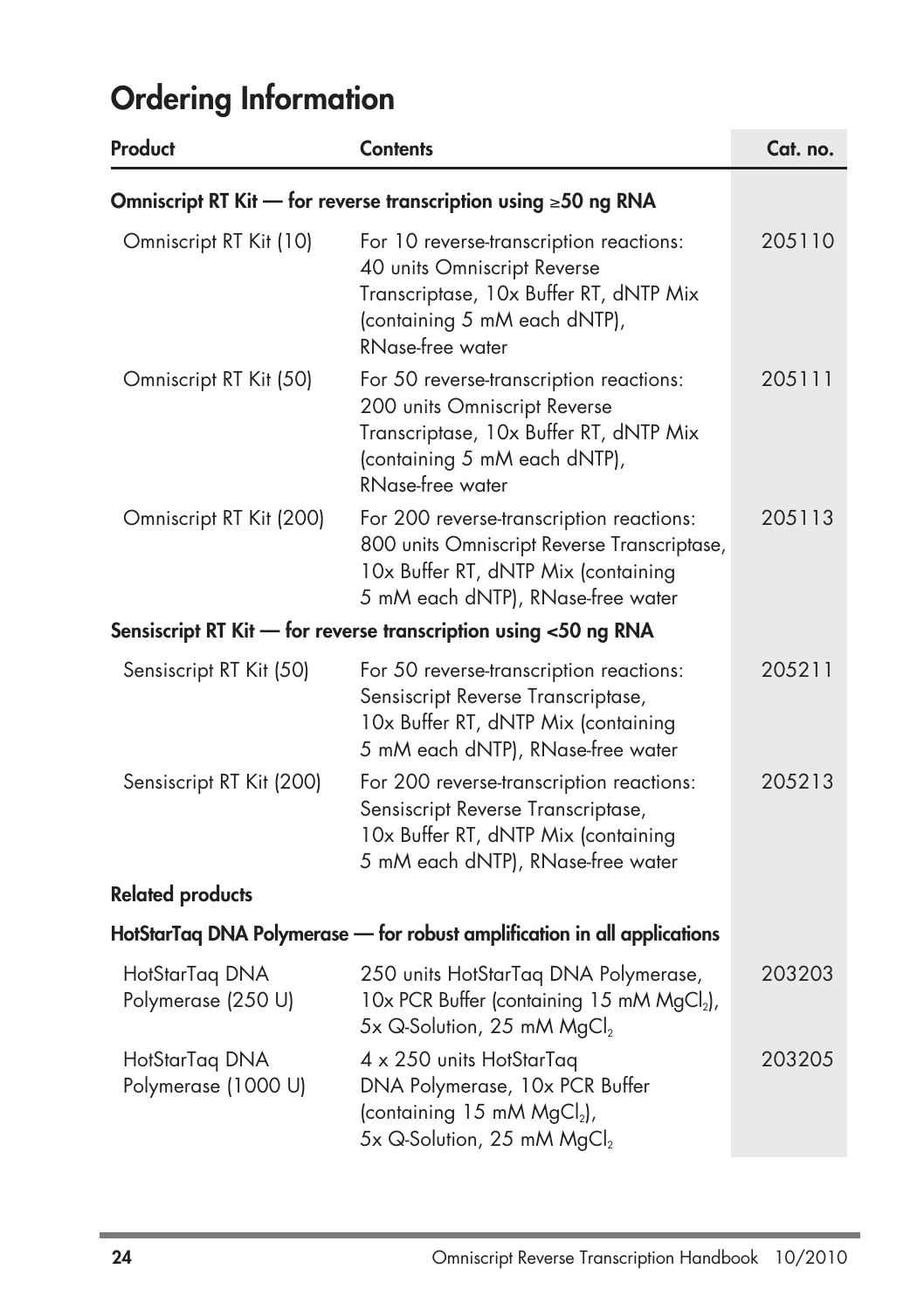| Product                                                            | <b>Contents</b>                                                                                                                                                                                                    | Cat. no. |
|--------------------------------------------------------------------|--------------------------------------------------------------------------------------------------------------------------------------------------------------------------------------------------------------------|----------|
| Taq DNA Polymerase - for standard and specialized PCR applications |                                                                                                                                                                                                                    |          |
| Tag DNA<br>Polymerase (250 U)*                                     | 250 units Tag DNA Polymerase,<br>10x PCR Buffer (containing 15 mM MgCl2),<br>5x Q-Solution, 25 mM MgCl <sub>2</sub>                                                                                                | 201203   |
| Taq PCR Core<br>Kit (250 U)*                                       | 250 units Tag DNA Polymerase,<br>10x PCR Buffer (containing 15 mM MgCl <sub>2</sub> ),<br>5x Q-Solution, 25 mM MgCl <sub>2</sub> , dNTP Mix<br>(containing 10 mM each dNTP)                                        | 201223   |
| Tag PCR Master<br>Mix Kit (250 U)*                                 | 3 x 1.7 ml Tag PCR Master Mix,<br>containing 250 units Taq DNA<br>Polymerase total and providing a<br>final concentration of 1.5 mM MgCl <sub>2</sub><br>and 200 µM each dNTP; 3 x 1.7 ml<br>distilled water       | 201443   |
|                                                                    | QIAGEN OneStep RT-PCR Kit - for easy and sensitive one-step RT-PCR                                                                                                                                                 |          |
| QIAGEN OneStep<br>RT-PCR Kit (25)*                                 | For 25 reactions:<br>QIAGEN OneStep RT-PCR Enzyme Mix,<br>5x QIAGEN OneStep RT-PCR<br>Buffer (containing 12.5 mM MgCl <sub>2</sub> ),<br>dNTP Mix (containing 10 mM each dNTP),<br>5x Q-Solution, RNase-free water | 210210   |
| using sequence-specific probes                                     | QuantiTect Probe Kits - for quantitative, real-time PCR and RT-PCR                                                                                                                                                 |          |
| QuantiTect Probe PCR<br>Kit (200)*                                 | For 200 $\times$ 50 µl reactions:<br>3 x 1.7 ml QuantiTect Probe PCR<br>Master Mix (providing a final<br>concentration of 4 mM $MgCl2$ ),<br>$2 \times 1.9$ ml RNase-free water                                    | 204343   |
| QuantiTect Probe<br>RT-PCR Kit (200)*                              | For 200 $\times$ 50 µl reactions:<br>3 x 1.7 ml QuantiTect Probe RT-PCR<br>Master Mix (providing a final<br>concentration of 4 mM $MgCl2$ ),<br>100 µl QuantiTect RT Mix,<br>2 x 1.9 ml RNase-free water           | 204443   |

\* Other kit sizes and/or formats available; please inquire.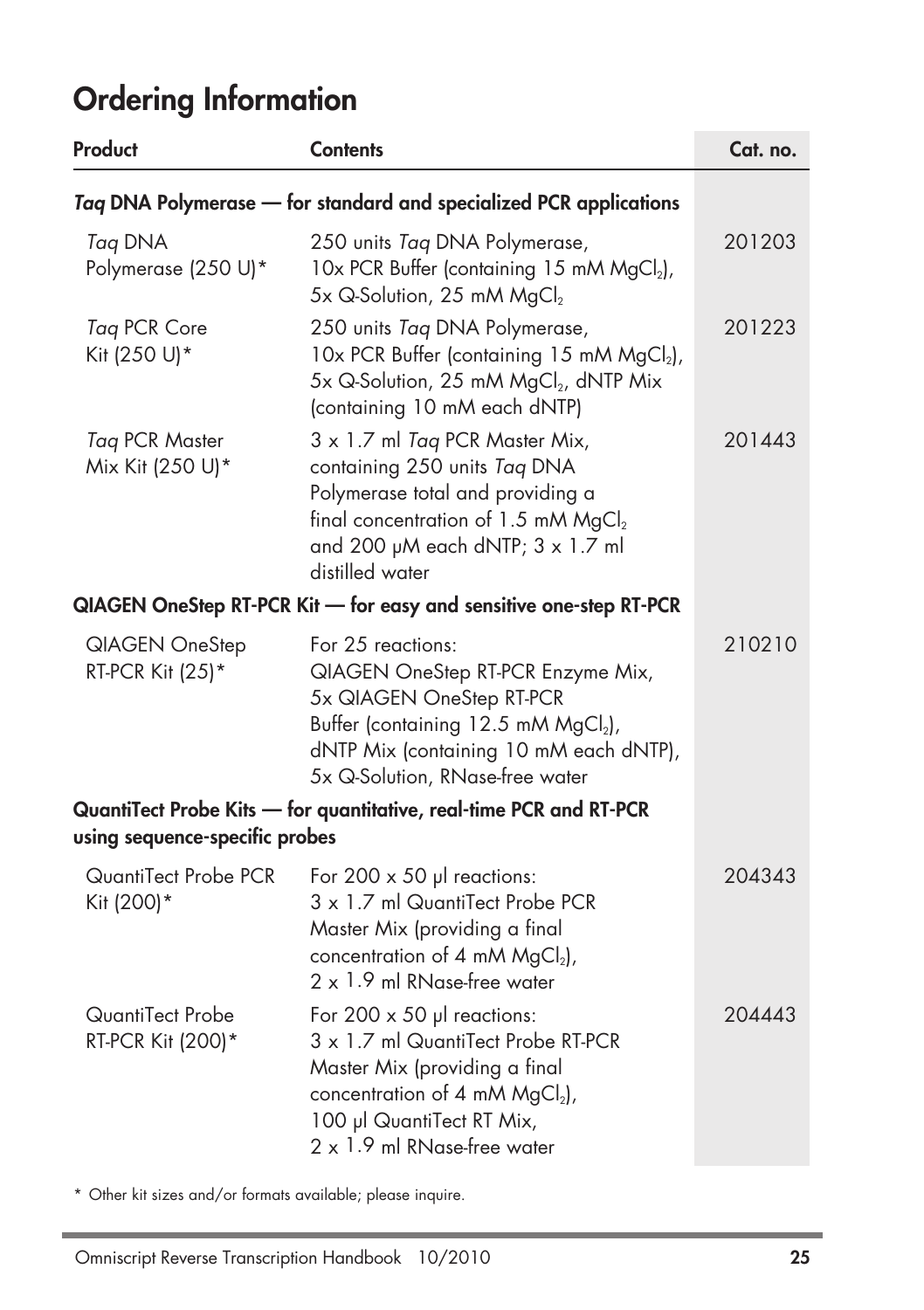| Product                                                                                                                  | <b>Contents</b>                                                                                                                                                                                                             | Cat. no. |
|--------------------------------------------------------------------------------------------------------------------------|-----------------------------------------------------------------------------------------------------------------------------------------------------------------------------------------------------------------------------|----------|
| <b>RT-PCR using SYBR Green</b>                                                                                           | QuantiTect SYBR Green Kits - for quantitative, real-time PCR and                                                                                                                                                            |          |
| QuantiTect SYBR<br>Green PCR Kit (200)                                                                                   | For 200 $\times$ 50 µl reactions: $3 \times 1.7$ ml<br>QuantiTectSYBR Green PCR Master Mix<br>(providing a final concentration of 2.5 mM<br>$MgCl2$ ), 2 x 1.9 ml RNase-free water                                          | 204143   |
| QuantiTect SYBR<br>Green RT-PCR Kit (200)                                                                                | For 200 $\times$ 50 µl reactions: $3 \times 1.7$ ml<br>QuantiTect SYBR Green RT-PCR Master Mix<br>(providing a final concentration of 4 mM<br>MgCl <sub>2</sub> ), 100 µl QuantiTect RT Mix,<br>2 x 1.9 ml RNase-free water | 204243   |
| modified oligos, and longmers                                                                                            | QIAGEN Oligonucleotide Synthesis Service — high-quality oligos,                                                                                                                                                             |          |
| Oligonucleotide<br>Synthesis Service                                                                                     | Custom-made oligonucleotides and a wide<br>range of modified oligos, including<br>Molecular Beacons, dual-labeled probes,<br>and many more                                                                                  | Inquire  |
| QIAquick® PCR Purification Kits — for direct purification of<br><b>PCR</b> fragments                                     |                                                                                                                                                                                                                             |          |
| <b>QIAquick PCR</b><br>Purification Kit (50)*                                                                            | For purification of 50 PCR reactions:<br>50 QIAquick Spin Columns, Buffers,<br>Collection Tubes (2 ml)                                                                                                                      | 28104    |
| MinElute <sup>®</sup> PCR Purification Kits — for purification of PCR products<br>(70 bp to 4 kb) in low elution volumes |                                                                                                                                                                                                                             |          |
| MinElute PCR<br>Purification Kit (50)*                                                                                   | 50 MinElute Spin Columns, Buffers,<br>Collection Tubes (2 ml)                                                                                                                                                               | 28004    |

<sup>\*</sup> Larger kit sizes available; please inquire.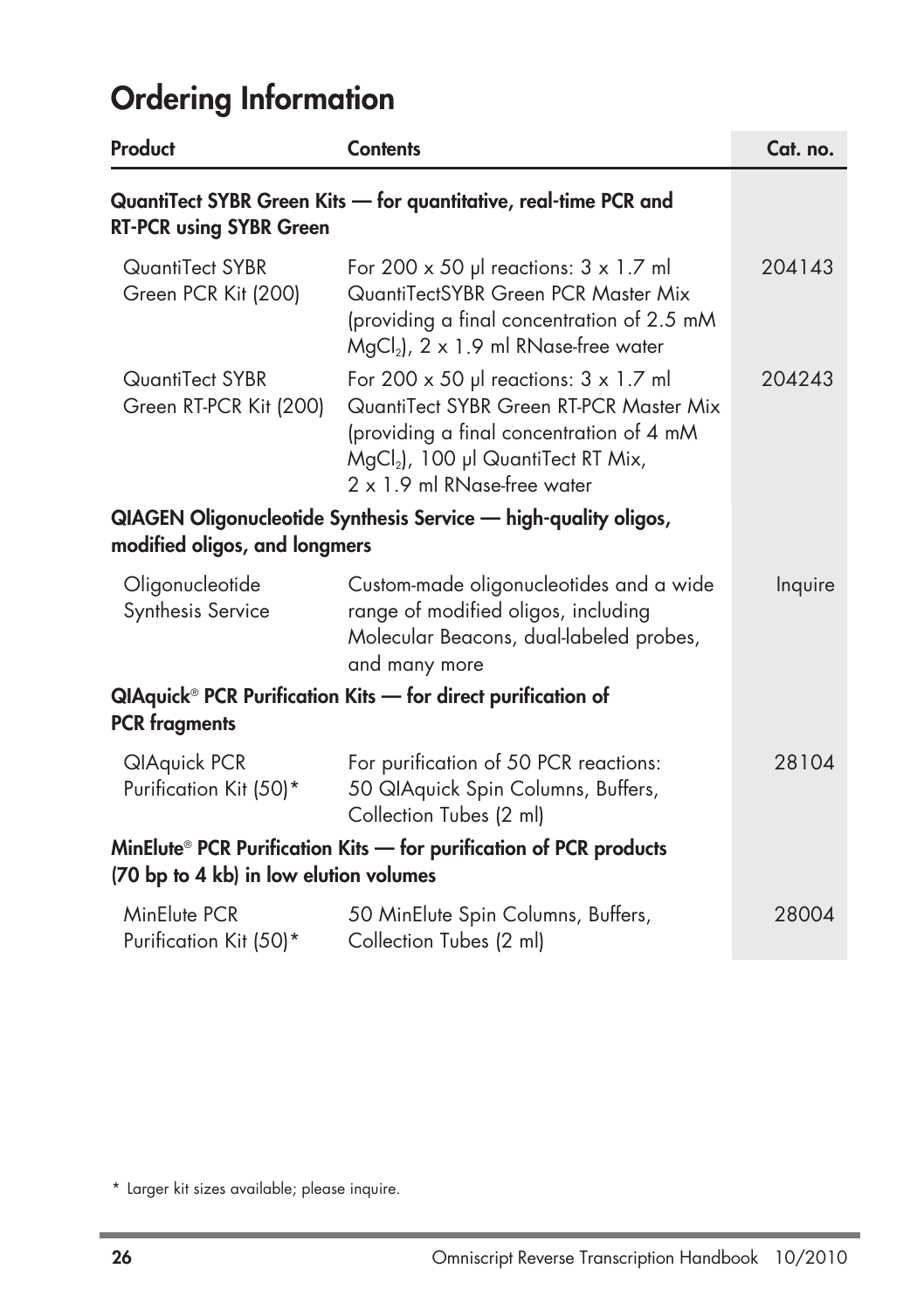| Product                           | <b>Contents</b>                                                                                                                                          | Cat. no. |
|-----------------------------------|----------------------------------------------------------------------------------------------------------------------------------------------------------|----------|
| tissues, yeast, or bacteria       | RNeasy Kits — for purification of total RNA from animal cells or                                                                                         |          |
| RNeasy Mini Kit (50)*             | 50 RNeasy Mini Spin Columns,<br>Collection Tubes (1.5 ml and 2 ml),<br><b>RNase-free Reagents and Buffers</b>                                            | 74104    |
| RNeasy Midi Kit (10)*             | 10 RNeasy Midi Spin Columns,<br>Collection Tubes (15 ml),<br><b>RNase-free Reagents and Buffers</b>                                                      | 75142    |
| RNeasy Maxi Kit (12)              | 12 RNeasy Maxi Spin Columns,<br>Collection Tubes (50 ml),<br>RNase-free Reagents and Buffers                                                             | 75162    |
| from plants and fungi             | RNeasy Plant Mini Kit $-$ for purification of up to 100 $\mu$ g RNA isolation                                                                            |          |
| RNeasy Plant Mini Kit (20)        | 20 RNeasy Mini Spin Columns,<br>20 QIAshredder Mini Spin Columns,<br>Collection Tubes (1.5 ml and 2 ml),<br>RNase-free Reagents and Buffers              | 74903    |
| minipreps from cells              | RNeasy 96 Kit - for high-throughput manual or automated RNA                                                                                              |          |
| RNeasy 96 Kit (4)* <sup>†</sup>   | For 4 x 96 total RNA preps:<br>4 RNeasy 96 Plates,<br>Elution Microtubes CL, Caps,<br><b>RNase-free Reagents and Buffers</b>                             | 74181    |
| fresh whole blood                 | QIAamp RNA Blood Mini Kit - for isolation of cellular RNA from                                                                                           |          |
| QIAamp RNA<br>Blood Mini Kit (50) | For 50 RNA preps:<br>QIAamp Mini Spin Columns,<br>50 QIAshredder Spin Columns,<br>Collection Tubes (1.5 ml and 2 ml),<br>RNase-free Reagents and Buffers | 52304    |

\* Larger kit sizes available; please inquire.

† Requires use of either QIAvac 96 or the QIAGEN 96-Well-Plate Centrifugation System.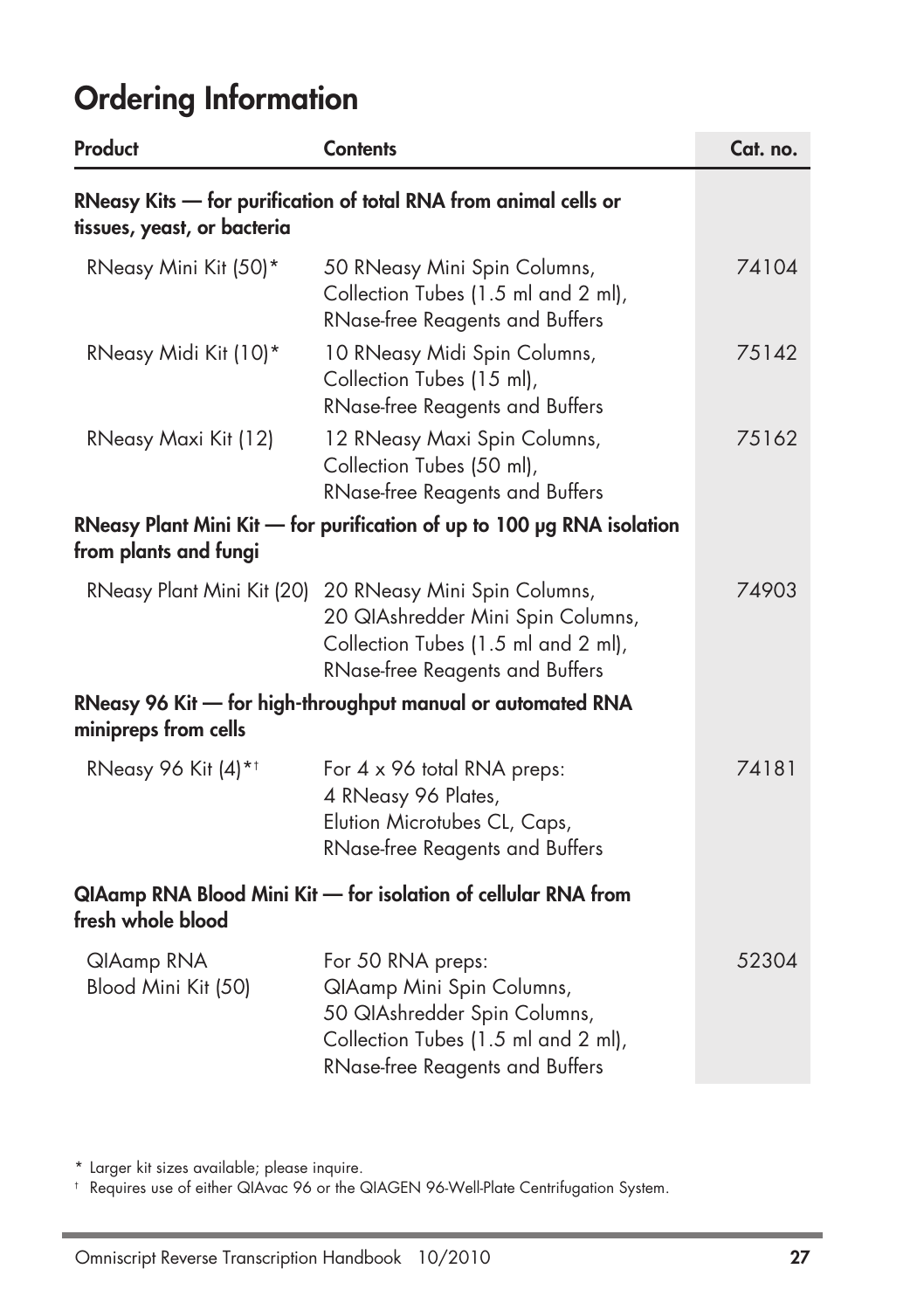| Product                                                                       | <b>Contents</b>                                                                                                                                    | Cat. no. |
|-------------------------------------------------------------------------------|----------------------------------------------------------------------------------------------------------------------------------------------------|----------|
| cell-free body fluids                                                         | QIAamp Viral RNA Mini Kit - for isolation of viral RNA from                                                                                        |          |
| QIAamp Viral RNA Mini<br>Kit (50)*                                            | For 50 microspin viral RNA preps:<br>50 QIAamp Mini Spin Columns, Carrier<br>RNA, RNase-free Buffers,<br>Collection Tubes (2 ml)                   | 52904    |
| Oligotex mRNA Kits — for isolation of poly A <sup>+</sup> mRNA from total RNA |                                                                                                                                                    |          |
| Oligotex mRNA<br>Mini Kit* <sup>†</sup>                                       | For 12 mRNA minipreps: 200 µl Oligotex<br>Suspension, Small Spin Columns,<br>Collection Tubes (1.5 ml), RNase-free<br>Reagents and Buffers         | 70022    |
| from animal cells or tissues                                                  | Oligotex Direct mRNA Kits $-$ for isolation of poly $A+$ mRNA directly                                                                             |          |
| Oligotex Direct<br>mRNA Micro Kit* <sup>†</sup>                               | For 12 mRNA micropreps: 250 µl Oligotex<br>Suspension, Small Spin Columns,<br>Collection Tubes (1.5 ml), RNase-free<br><b>Reagents and Buffers</b> | 72012    |
| Oligotex Direct<br>mRNA Mini Kit* <sup>†</sup>                                | For 12 mRNA minipreps:<br>420 µl Oligotex Suspension,<br>Small Spin Columns,<br>Collection Tubes (1.5 ml),<br>RNase-free Reagents and Buffers      | 72022    |

<sup>\*</sup> Larger kit sizes available; please inquire.

<sup>†</sup> Not available in Japan.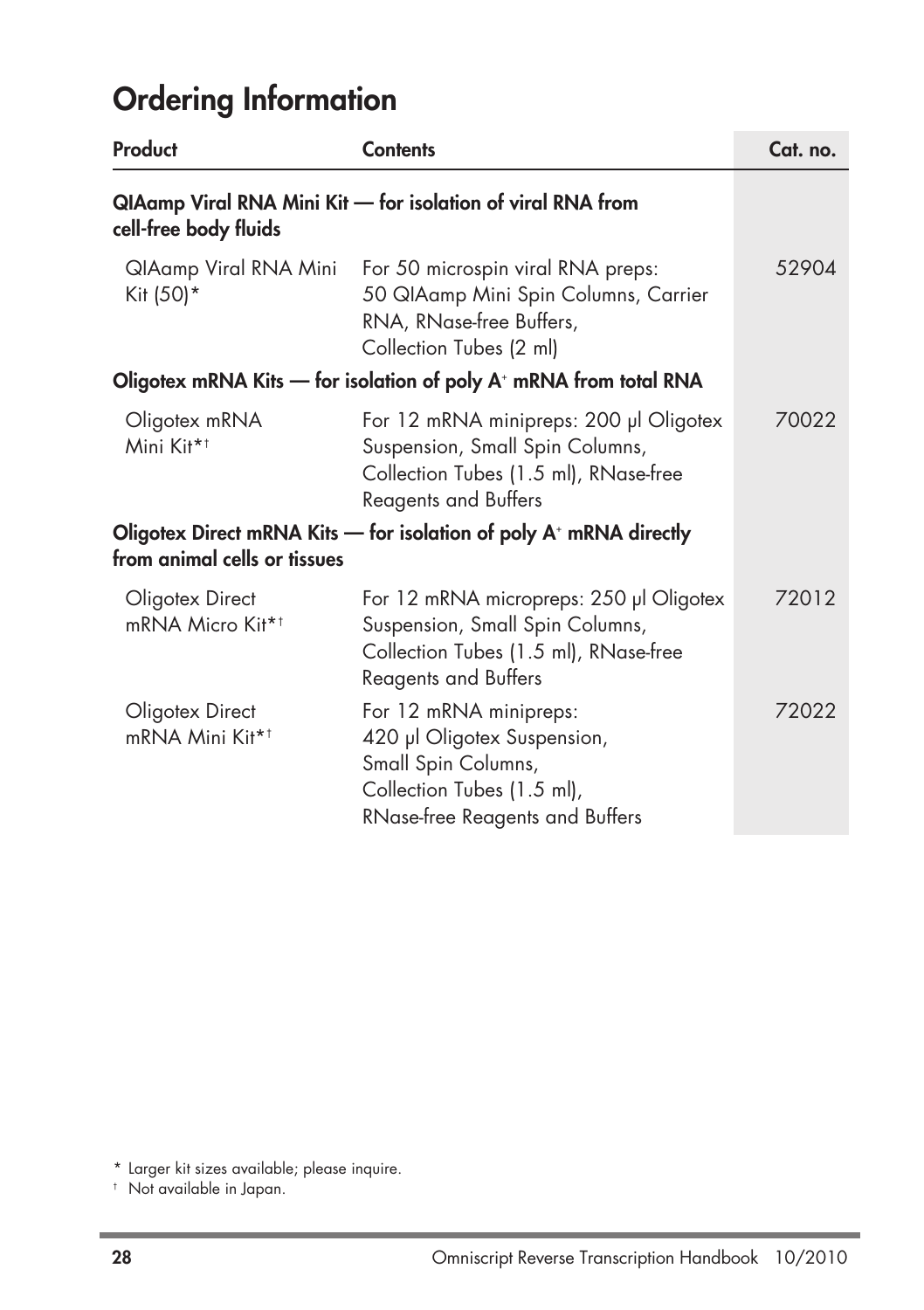| Product                                  | <b>Contents</b>                                                                                                                                                                                                                 | Cat. no.                                 |
|------------------------------------------|---------------------------------------------------------------------------------------------------------------------------------------------------------------------------------------------------------------------------------|------------------------------------------|
| stabilization and isolation              | PAXgene Blood RNA System - for blood collection, and RNA                                                                                                                                                                        |                                          |
| PAXgene Blood<br><b>RNA Kit (50)</b>     | For 50 RNA preps:<br>50 PAXgene RNA Spin Columns, buffers,<br>proteinase K, and processing tubes; to be<br>used with PAXgene Blood RNA Tubes                                                                                    | 762134                                   |
| PAXgene Blood RNA<br>Validation Kit (10) | For 10 RNA preps:<br>10 PAXgene Blood RNA Tubes,<br>10 PAXgene RNA Spin Columns, buffers,<br>proteinase K, and processing tubes                                                                                                 | 762132                                   |
| PAXgene 96 Blood<br>$RNA$ Kit $(4)$      | For $4 \times 96$ RNA preps:<br>4 PAXgene 96 RNA Plates, 4 PAXgene<br>96 Filter Plates, buffers, proteinase K,<br>RNase-Free DNase Sets, AirPore Tape<br>Sheets, collection vessels; to be used with<br>PAXgene Blood RNA Tubes | 762331                                   |
| PAXgene Blood<br>RNA Tubes (100)         | 100 PAXgene Blood RNA Tubes;<br>to be used with the PAXgene Blood<br>RNA Kit or PAXgene 96 Blood RNA Kit                                                                                                                        | 762115*<br>762105<br>762125 <sup>#</sup> |

For up-to-date licensing information and product-specific disclaimers, see the respective QIAGEN kit handbook or user manual. QIAGEN kit handbooks and user manuals are available at www.qiagen.com or can be requested from QIAGEN Technical Services or your local distributor.

\* USA and Canada; † Japan; ‡ All other countries.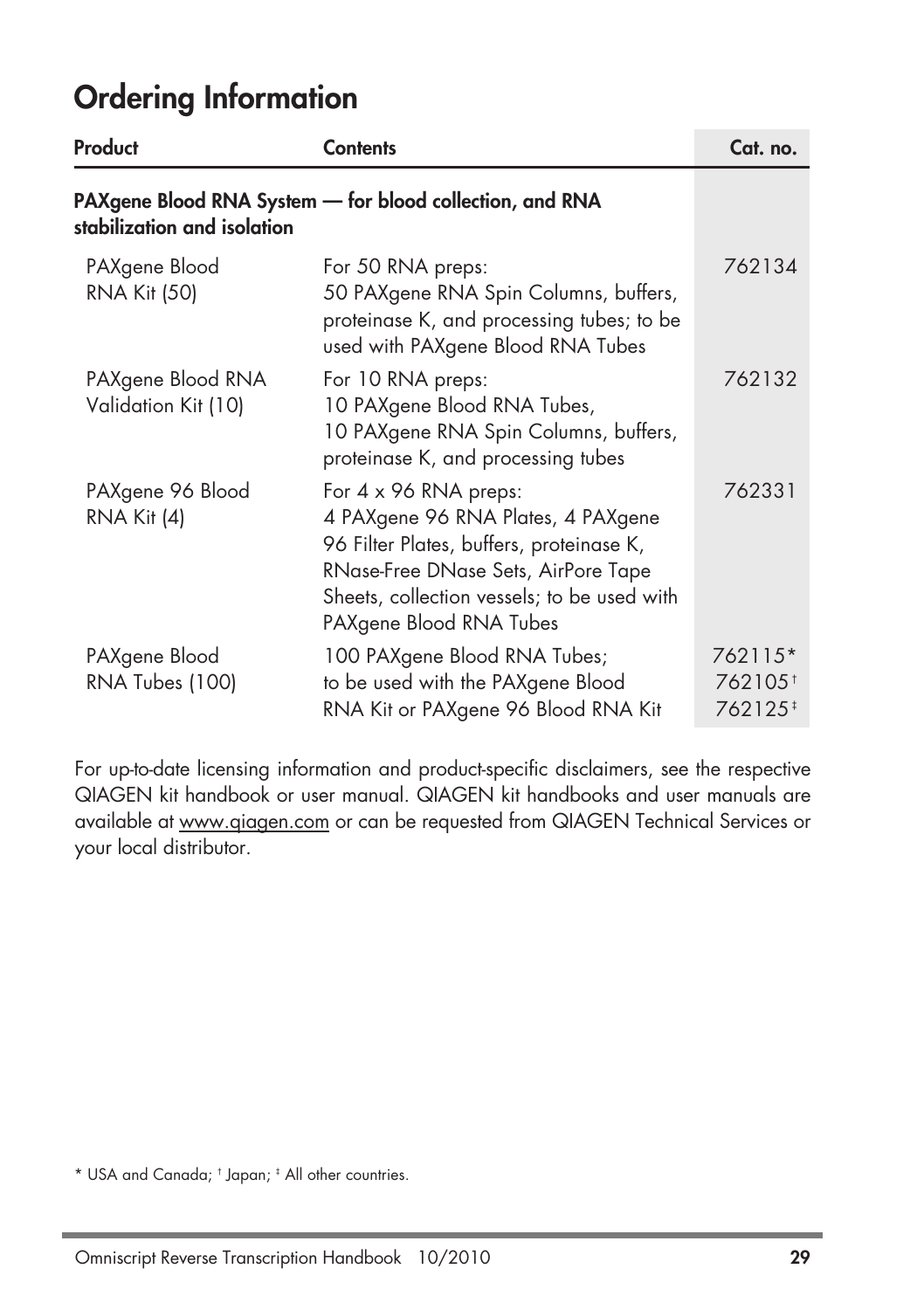**Notes**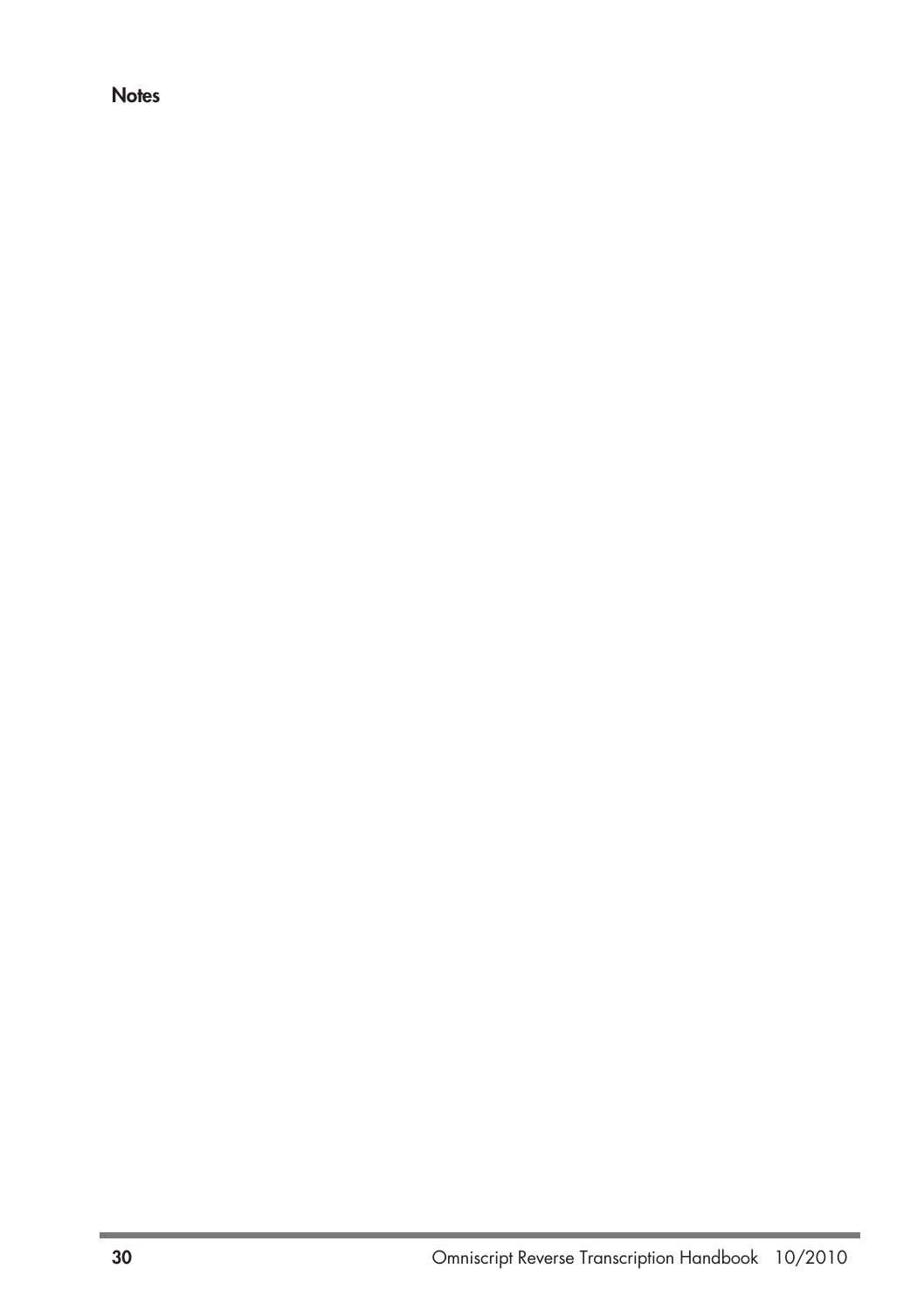**Notes**